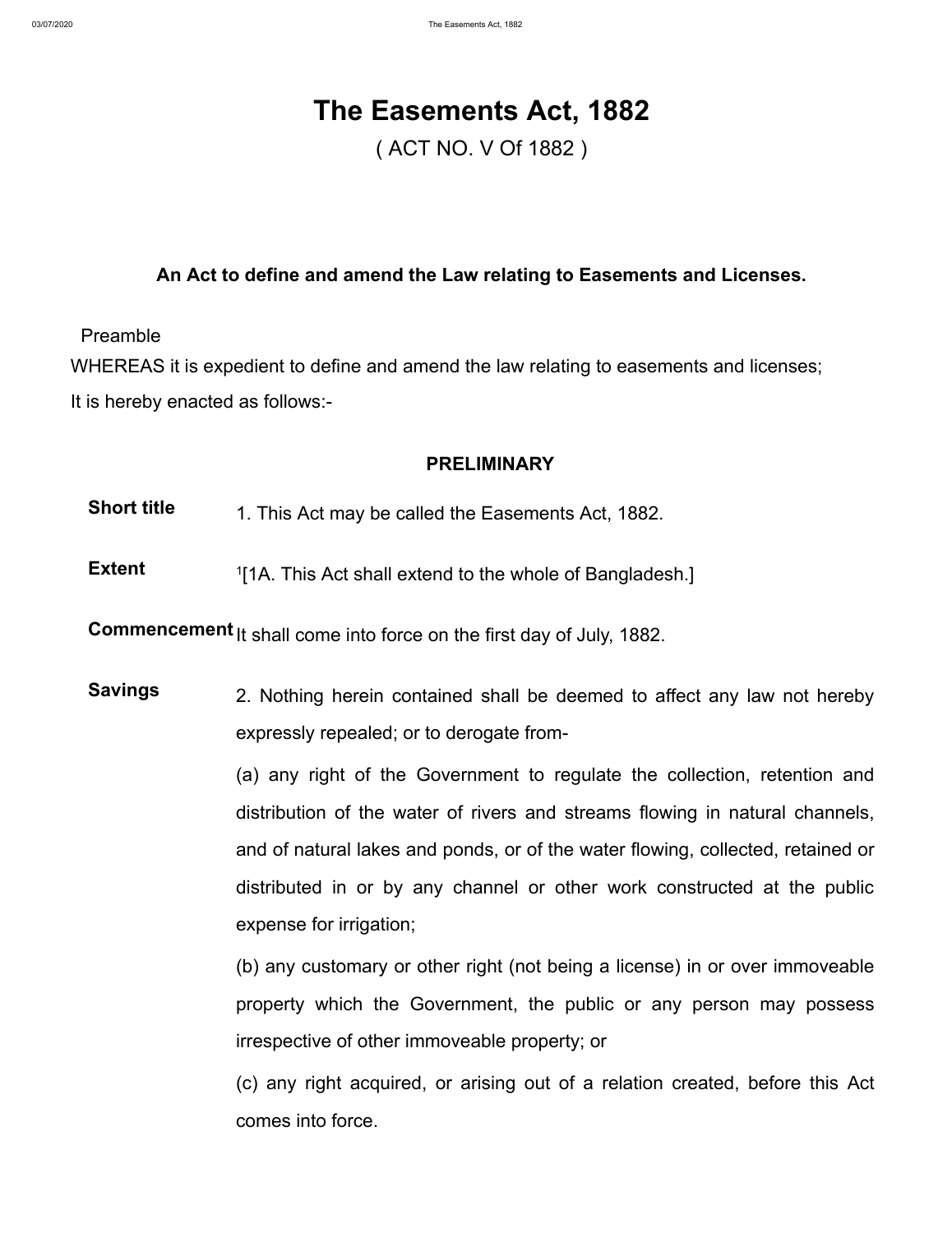**Construction of certain references to Act IX of 1908**

3. All references in any Act or Regulation to sections 26 and 27 of the  $2$ [\[Limitation Act, 1908](http://bdlaws.minlaw.gov.bd/act-88.html), shall] be read as made to sections 15 and 16 of this Act.

# **CHAPTER I OF EASEMENTS GENERALLY**

**"Easement" defined** 4. An easement is a right which the owner or occupier of certain land possesses, as such, for the beneficial enjoyment of that land, to do and continue to do something, or to prevent and continue to prevent something being done, in or upon, or in respect of, certain other land not his own.

**Dominant and servient heritages and owners** The land for the beneficial enjoyment of which the right exists is called the dominant heritage, and the owner or occupier thereof the dominant owner; the land on which the liability is imposed is called the servient heritage, and the owner or occupier thereof the servient owner.

> Explanation.-In the first and second clauses of this section, the expression "land" includes also things permanently attached to the earth: the expression "beneficial enjoyment" includes also possible convenience, remote advantage, and even a mere amenity; and the expression "to do something" includes removal and appropriation by the dominant owner, for the beneficial enjoyment of the dominant heritage, of any part of the soil of the servient heritage or anything growing or subsisting thereon.

**Illustrations** 

(a) A, as the owner of a certain house, has a right of way thither over his neighbour B's land for purposes connected with the beneficial enjoyment of the house. This is an easement.

(b) A, as the owner of a certain house, has the right to go on his neighbour B's land, and to take water for the purposes of his household out of a spring therein. This is an easement.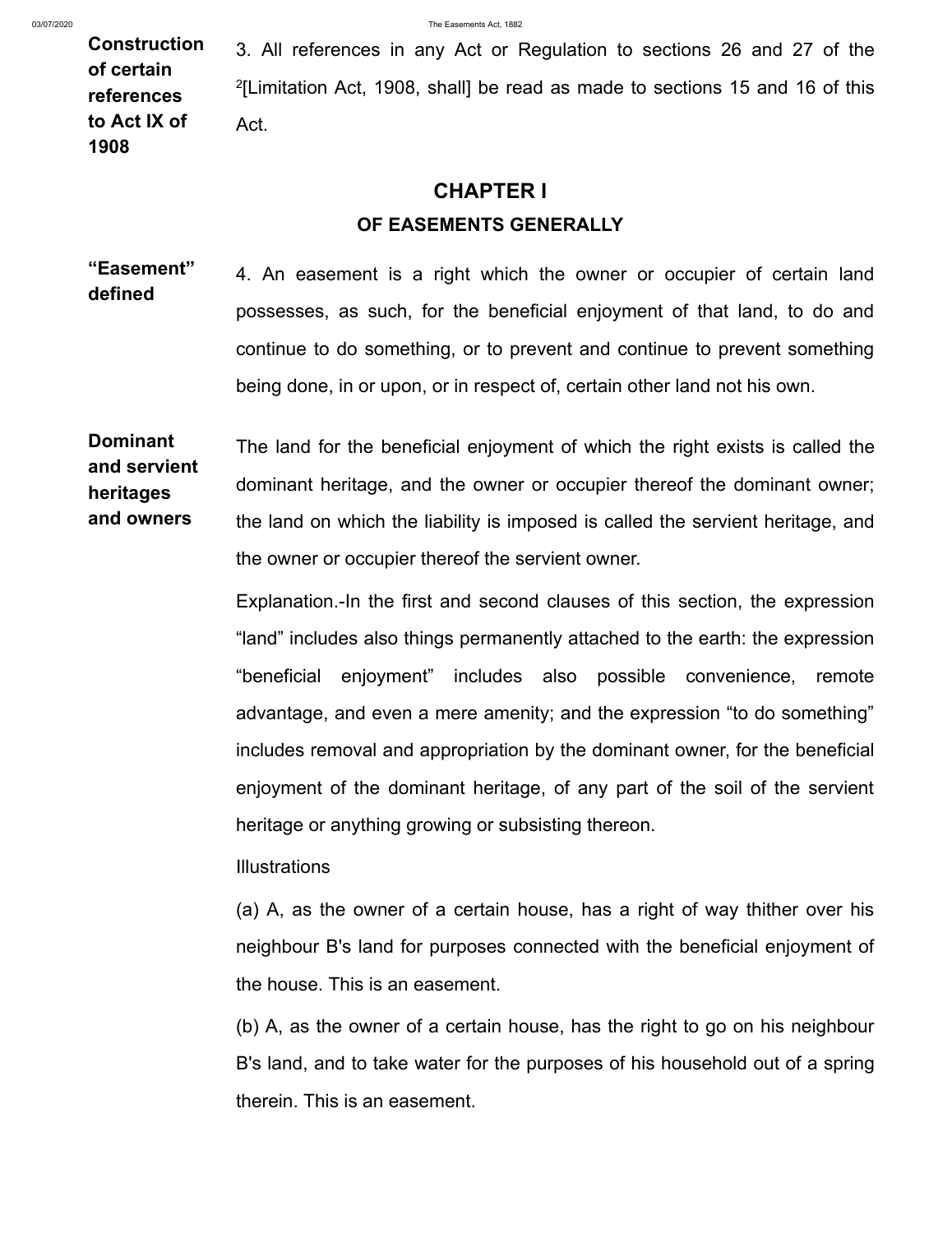(c) A, as the owner of a certain house, has the right to conduct water from B's stream to supply the fountains in the garden attached to the house. This is an easement.

(d) A, as the owner of a certain house and farm, has the right to graze a certain number of his own cattle on B's field, or to take, for the purpose of being used in the house, by himself, his family, guests, lodgers and servants, water or fish out of C's tank, or timber out of D's wood, or to use, for the purpose of manuring his land, the leaves which have fallen from the trees on E's land. These are easements.

(e) A dedicates to the public the right to occupy the surface of certain land for the purpose of passing and re-passing. This right is not an easement.

(f) A is bound to cleanse a water course running through his land and keep it free from obstruction for the benefit of B, a lower riparian owner. This is not an easement.

**Continuous and discontinuous, apparent and nonapparent, easements** 5. Easements are either continuous or discontinuous, apparent or nonapparent. A continuous easement is one whose enjoyment is, or may be, continual without the act of man. A discontinuous easement is one that needs the act of man for its enjoyment. An apparent easement is one the existence of which is shown by some permanent sign which, upon careful inspection by a competent person, would be visible to him. A non-apparent easement is one that has no such sign. **Illustrations** (a) A right annexed to B's house to receive light by the windows without obstruction by his neighbour A. This is a continuous easement. (b) A right of way annexed to A's house over B's land. This is a discontinuous

easement.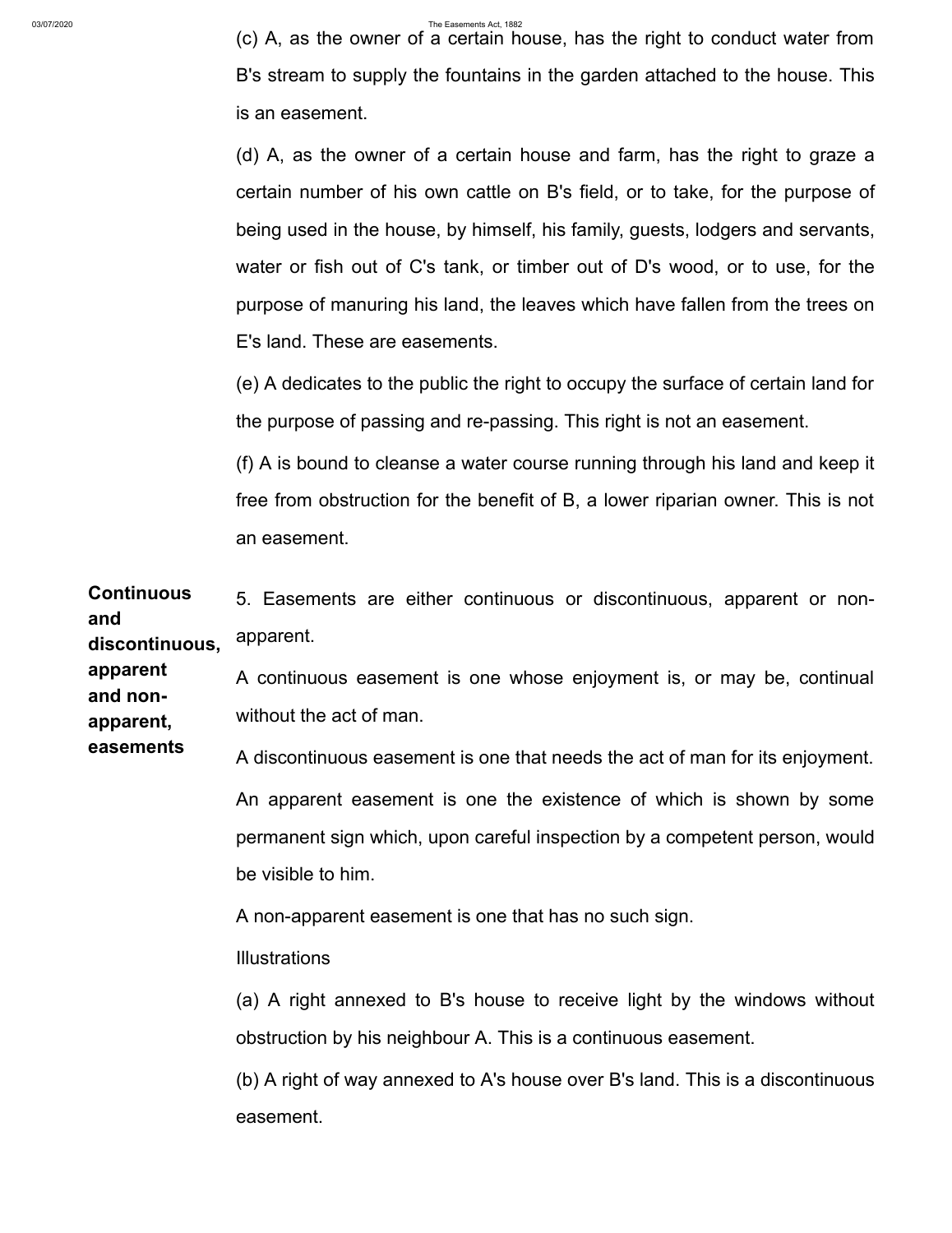(c) Rights annexed to A's land to lead water thither across B's land by an aqueduct and to draw off water thence by a drain. The drain would be discovered upon careful inspection by a person conversant with such matters. These are apparent easements.

(d) A right annexed to A's house to prevent B from building on his own land. This is a non-apparent easement.

**Easement for limited time or on condition** 6. An easement may be permanent, or for a term of years or other limited period, or subject to periodical interruption, or exercisable only at a certain place, or at certain times, or between certain hours, or for a particular purpose, or on condition that it shall commence or become void or voidable on the happening of a specified event or the performance or nonperformance of a specified act.

**Easements restrictive of certain rights** 7. Easements are restrictions of one or other of the following rights (namely):-

**(a)Exclusive right to enjoy** (a) The exclusive right of every owner of immoveable property (subject to any law for the time being in force) to enjoy and dispose of the same and all products thereof and accessions thereto.

**(b)Rights to advantages arising from situation** (b) The right of every owner of immoveable property (subject to any law for the time being in force) to enjoy without disturbance by another the natural advantages arising from its situation.

Illustrations of the rights above referred to

(a) The exclusive right of every owner of land in a town to build on such land, subject to any municipal law for the time being in force.

(b) The right of every owner of land that the air passing thereto shall not be unreasonably polluted by other persons.

(c) The right of every owner of a house that his physical comfort shall not be interfered with materially and unreasonably by noise or vibrations caused by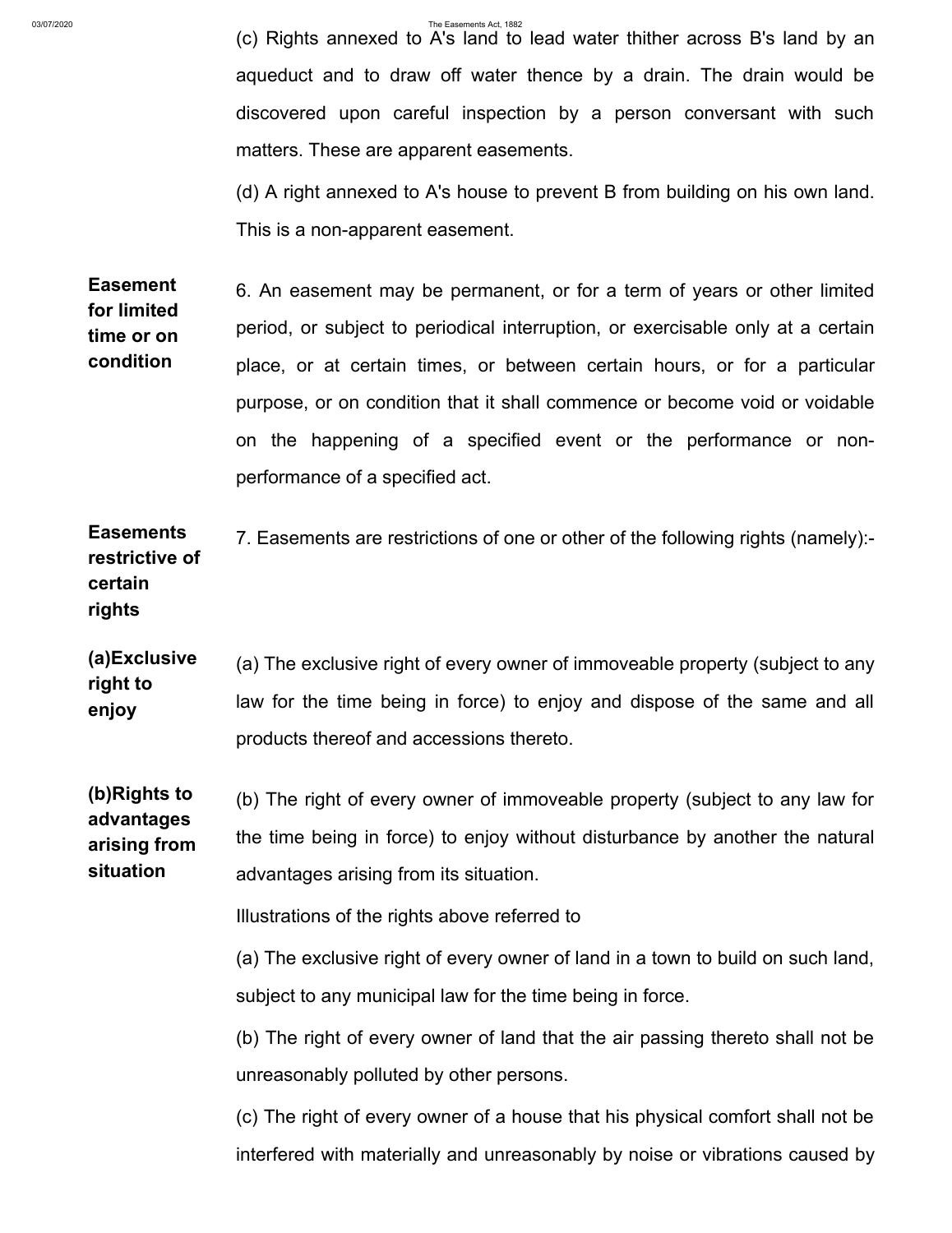(d) The right of every owner of land to so much light and air as pass vertically thereto.

(e) The right of every owner of land that such land, in its natural condition, shall have the support naturally rendered by the subjacent and adjacent soil of another person.

Explanation.-Land is in its natural condition when it is not excavated and not subjected to artificial pressure; and the "subjacent and adjacent soil" mentioned in this illustration means such soil only as in its natural condition would support the dominant heritage in its natural condition.

(f) The right of every owner of land that, within his own limits, the water which naturally passes or percolates by, over or through his land shall not, before so passing or percolating, be unreasonably polluted by other persons.

(g) The right of every owner of land to collect and dispose within his own limits of all water under the land which does not pass in a defined channel and all water on its surface which does not pass in a defined channel.

(h) The right of every owner of land that the water of every natural stream which passes by, through or over his land in a defined natural channel shall be allowed by other persons to flow within such owner's limits without interruption and without material alteration in quantity, direction, force or temperature; the right of every owner of land abutting on a natural lake or pond into or out of which a natural stream flows, that the water of such lake or pond shall be allowed by other persons to remain within such owner's limit without material alteration in quantity or temperature.

(i) The right of every owner of upper land that water naturally rising in, or falling, of such land, and not passing in defined channels, shall be allowed by the owner of adjacent lower land to run naturally thereto.

(j) The right of every owner of land abutting on a natural stream, lake or pond to use and consume its water for drinking, household purposes and watering his cattle and sheep; and the right of every such owner to use and consume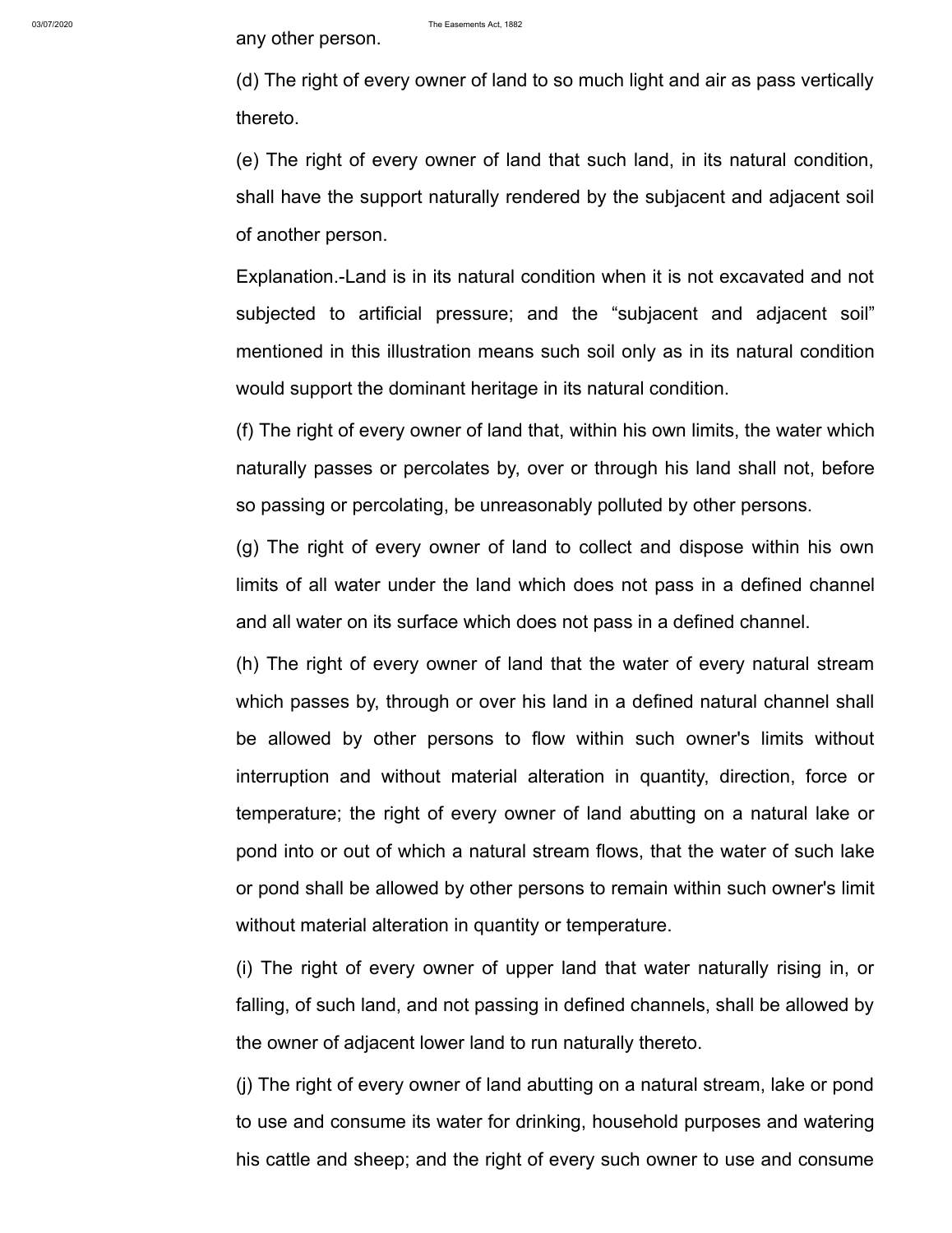the water for irrigating such land and for the purposes of any manufactory situate thereon: Provided that he does not thereby cause material injury to other like owners.

Explanation.-A natural stream is a stream, whether permanent or intermittent, tidal or tideless, on the surface of land or underground, which flows by the operation of nature only and in a natural and known course.

## **CHAPTER II**

# **THE IMPOSITION, ACQUISITION AND TRANSFER OF EASEMENTS**

**Who may impose easements** 8. An easement may be imposed by any one in the circumstances, and to the extent, in and to which he may transfer his interest in the heritage on which the liability is to be imposed.

## **Illustrations**

(a) A is tenant of B's land under a lease for an unexpired term of twenty years, and has power to transfer his interest under the lease. A may impose an easement on the land to continue during the time that the lease exists or for any shorter period.

(b) A is tenant for his life of certain land with remainder to B absolutely. A cannot, unless with B's consent, impose an easement thereon which will continue after the determination of his life-interest.

(c) A, B and C are co-owners of certain land. A cannot, without the consent of B and C, impose an easement on the land or any part thereof.

(d) A and B are lessees of the same lessor, A of a field X for a term of five years, and B of a field Y for a term of ten years. A's interest under his lease is transferable; B's is not. A may impose on X, in favour of B, a right of way terminable with A's lease.

**Servient owners** 9. Subject to the provisions of section 8, a servient owner may impose on the servient heritage any easement that does not lessen the utility of the existing easement. But he cannot, without the consent of the dominant owner, impose an easement on the servient heritage which would lessen such utility.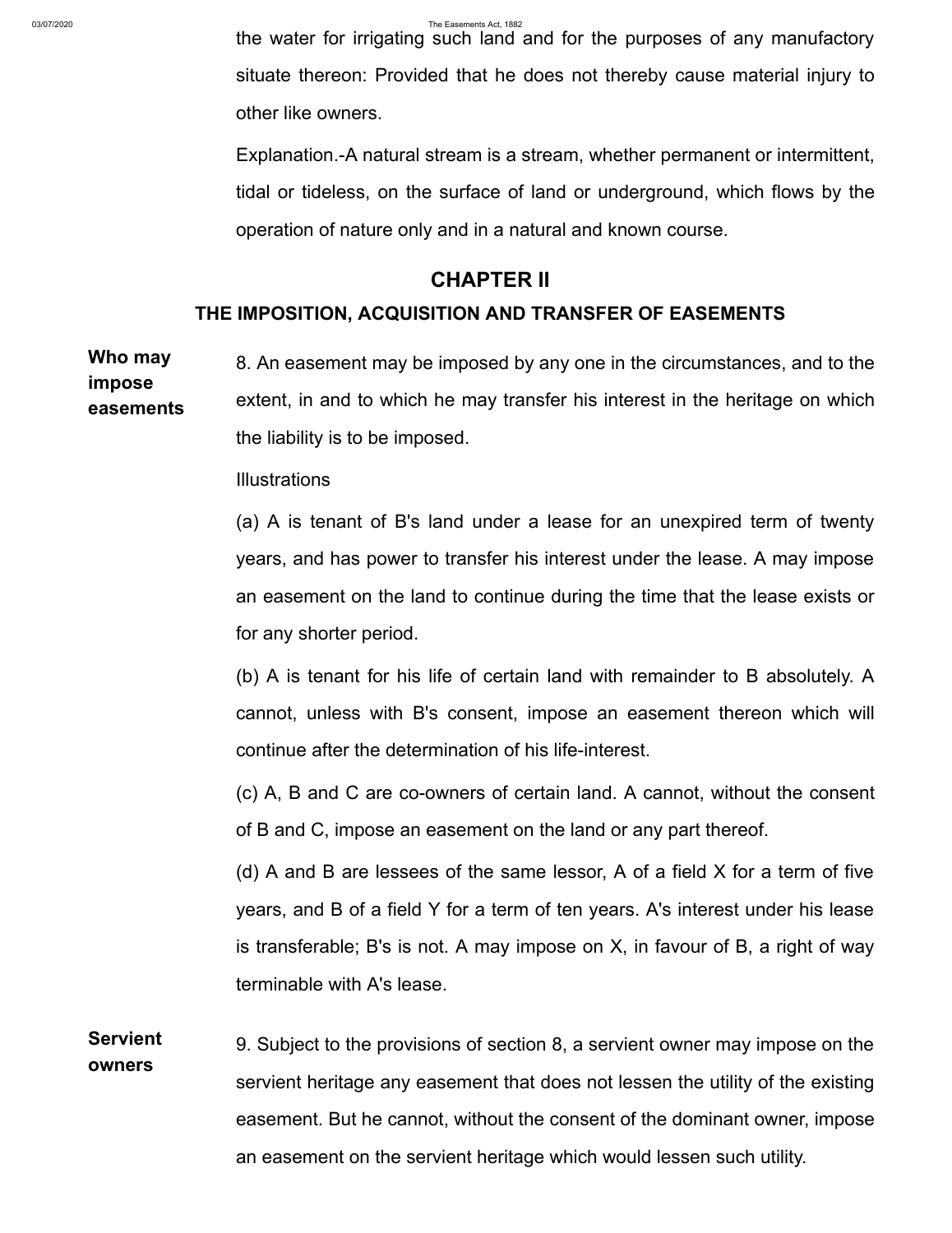(a) A has, in respect of his mill, a right to the uninterrupted flow thereto from sunrise to noon of the water of B's stream. B may grant to C the right to divert the water of the stream from noon to sunset: Provided that A's supply is not thereby diminished.

(b) A has, in respect of his house, a right of way over B's land. B may grant to C, as the owner of a neighbouring farm, the right to feed his cattle on the grass growing on the way: Provided that A's right of way is not thereby obstructed.

**Lessor and mortgagor** 10. Subject to the provisions of section 8, a lessor may impose on the property leased, any easement that does not derogate from the rights of the lessee as such, and a mortgagor may impose, on the property mortgaged, any easement that does not render the security insufficient. But a lessor or mortgagor cannot, without the consent of the lessee or mortgagee, impose any other easement on such property, unless it be to take effect on the termination of the lease or the redemption of the mortgage.

> Explanation.-A security is insufficient within the meaning of this section unless the value of the mortgaged property exceeds by one-third, or, if consisting of buildings, exceeds by one-half, the amount for the time being due on the mortgage.

**Lessee** 11. No lessee or other person having a derivative interest may impose on the property held by him as such an easement to take effect after the expiration of his own interest, or in derogation of the right of the lessor or the superior proprietor.

**Who may acquire easements** 12. An easement may be acquired by the owner of the immoveable property for the beneficial enjoyment of which the right is created, or on his behalf, by any person in possession of the same.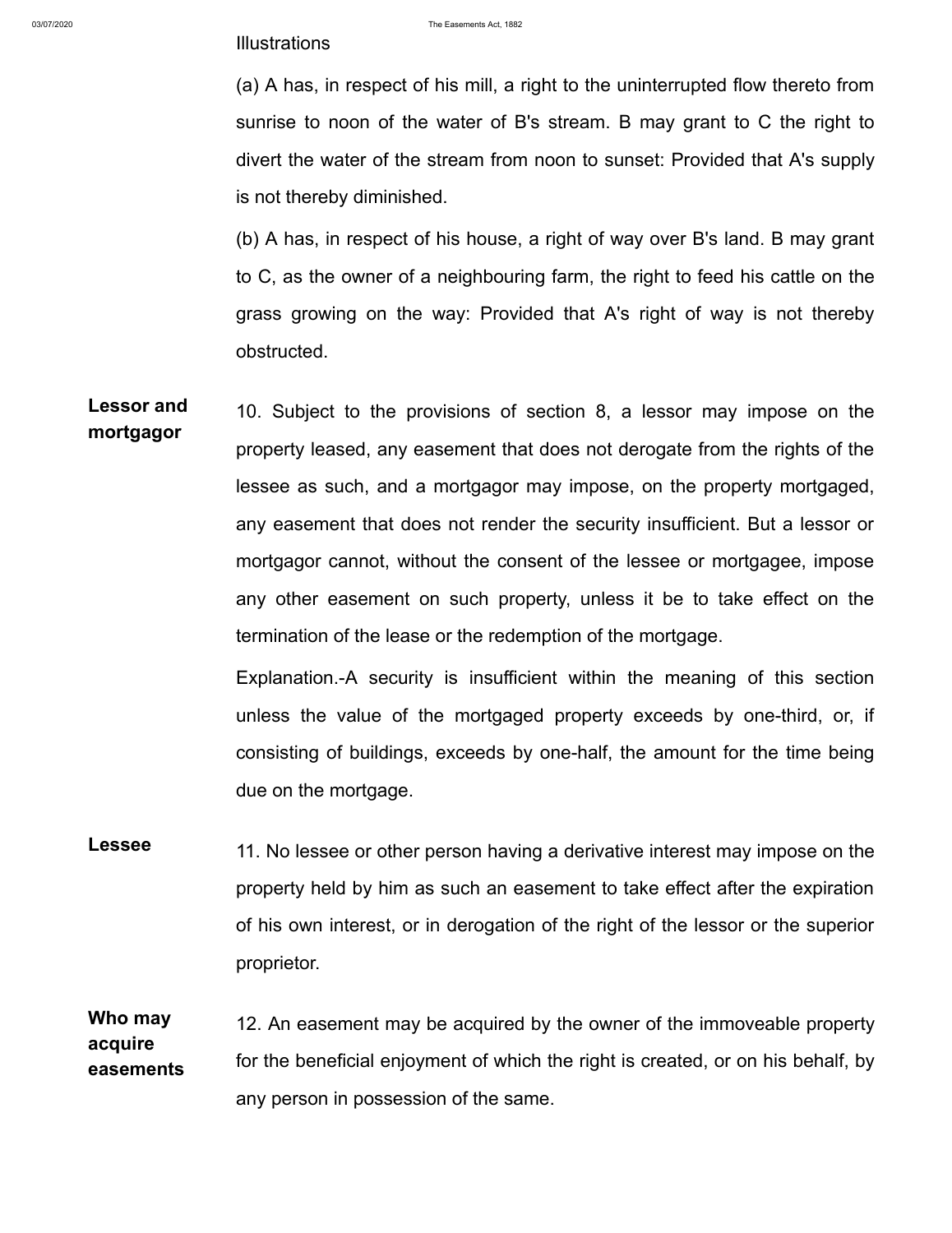**easements**

03/07/2020 The Easements Act, 1882

One of two or more co-owners of immoveable property may, as such, with or without the consent of the other or others, acquire an easement for the beneficial enjoyment of such property.

No lessee of immoveable property can acquire, for the beneficial enjoyment of other immoveable property of his own, an easement in or over the property comprised in his lease.

**Easements of necessity and quasi** 13. Where one person transfers or bequeaths immoveable property to another,-

> (a) if an easement in other immoveable property of the transferor or testator is necessary for enjoying the subject of the transfer or bequest, the transferee or legatee shall be entitled to such easement; or

(b) if such an easement is apparent and continuous and necessary for enjoying the said subject as it was enjoyed when the transfer or bequest took effect, the transferee or legatee shall, unless a different intention is expressed or necessarily implied, be entitled to such easement;

(c) if an easement in the subject of the transfer or bequest is necessary for enjoying other immoveable property of the transferor or testator, the transferor or the legal representative of the testator shall be entitled to such easement; or

(d) if such an easement is apparent and continuous and necessary for enjoying the said property as it was enjoyed when the transfer or bequest took effect, the transferor, or the legal representative of the testator, shall, unless a different intention is expressed or necessarily implied, be entitled to such easement.

Where a partition is made of the joint property of several persons,-

(e) if an easement over the share of one of them is necessary for enjoying the share of another of them, the latter shall be entitled to such easement, or (f) if such an easement is apparent and continuous and necessary for enjoying the share of the latter as it was enjoyed when the partition took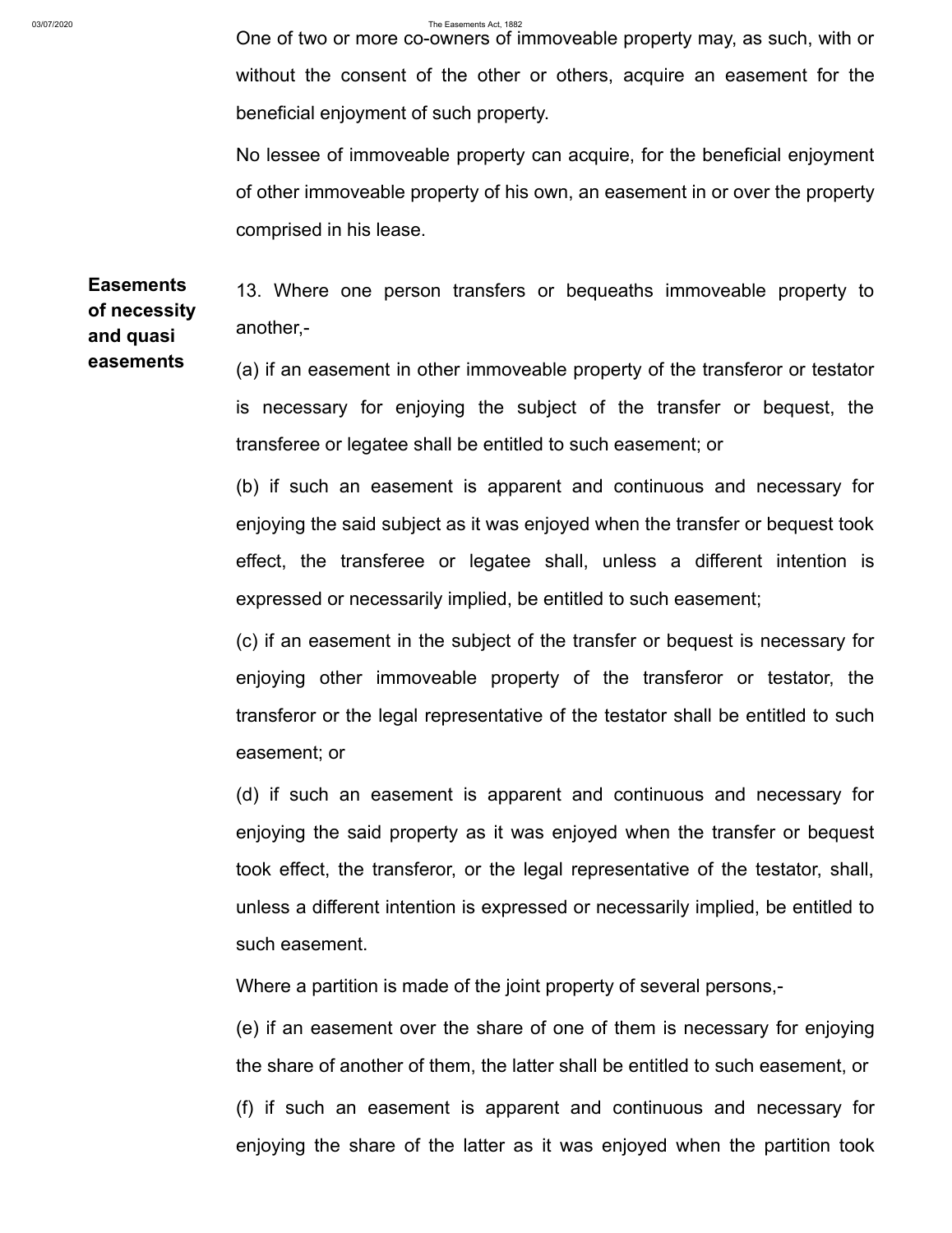effect, he shall, unless a different intention is expressed or necessarily implied, be entitled to such easement.

The easements mentioned in this section, clauses (a), (c) and (e), are called easements of necessity.

Where immoveable property passes by operation of law, the persons from and to whom it so passes are, for the purpose of this section, to be deemed, respectively, the transferor and transferee.

### **Illustrations**

(a) A sells B a field then used for agricultural purposes only. It is in accessible except by passing over A's adjoining land or by trespassing on the land of a stranger. B is entitled to a right of way, for agricultural purposes only, over A's adjoining land to the field sold.

(b) A, the owner of two fields sells one to B, and retains the other. The field retained was, at the date of the sale, used for agricultural purposes only, and is inaccessible except by passing over the field sold to B. A is entitled to a right of way, for agricultural purposes only, over B's field to the field retained.

(c) A sells B a house with windows overlooking A's land, which A retains. The light which passes over A's land to the windows is necessary for enjoying the house as it was enjoyed when the sale took effect. B is entitled to the light, and A cannot afterwards obstruct it by building on his land.

(d) A sells B a house with windows overlooking A's land. The light passing over A's land to the windows is necessary for enjoying the house as it was enjoyed when the sale took effect. Afterwards A sells the land to C. Here C cannot obstruct the light by building on the land, for he takes it subject to the burdens to which it was subject in A's hands.

(e) A is the owner of a house and adjoining land. The house has windows overlooking the land. A simultaneously sells the house to B and the land to C. The light passing over the land is necessary for enjoying the house as it was enjoyed when the sale took effect. Here A impliedly grants B a right to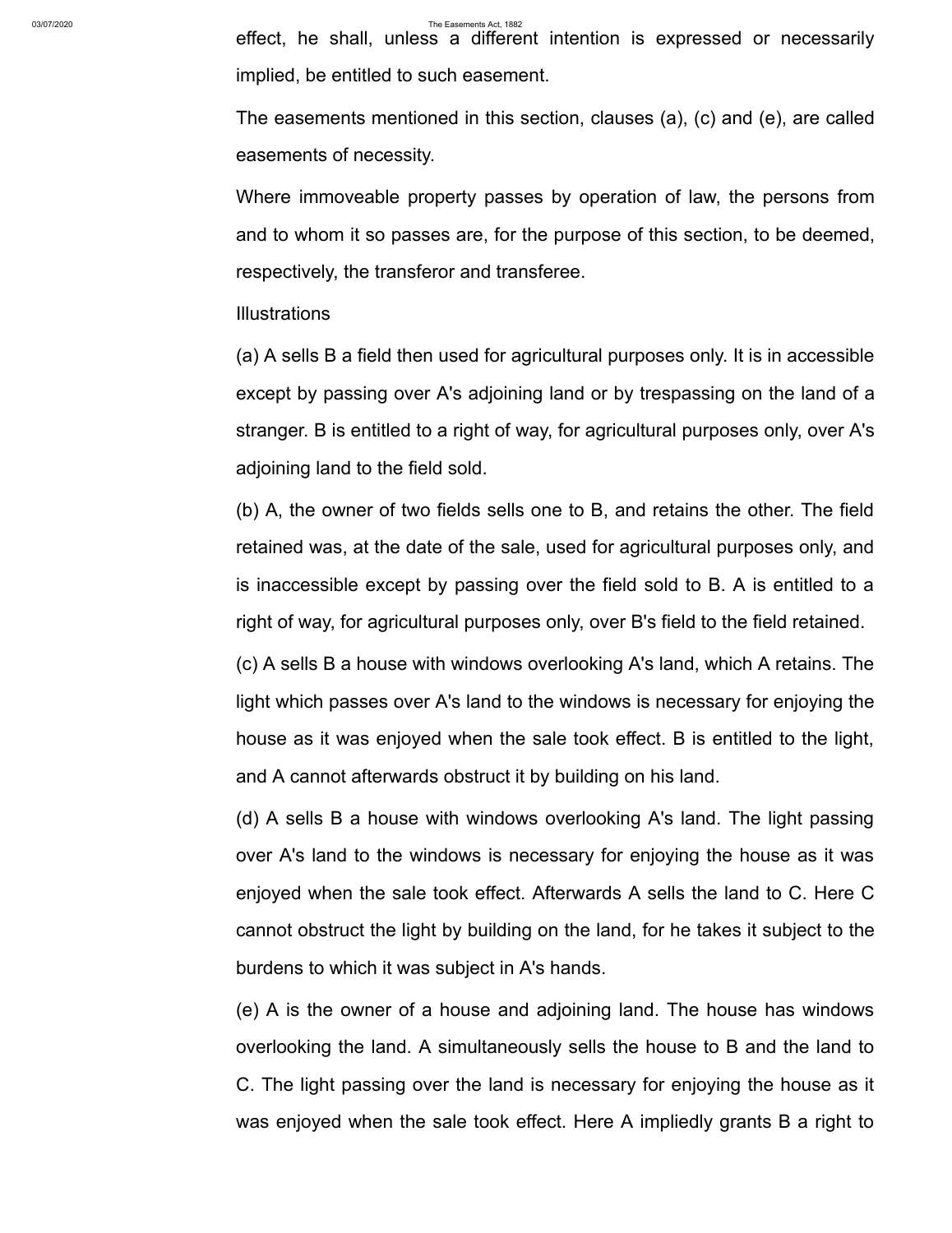the light, and C takes the land subject to the restriction that he may not build so as to obstruct such light.

(f) A is the owner of a house and adjoining land. The house has windows overlooking the land. A, retaining the house, sells the land to B, without expressly reserving any easement. The light passing over the land is necessary for enjoying the house as it was enjoyed when the sale took effect. A is entitled to the light, and B cannot build on the land so as to obstruct such light.

(g) A, the owner of a house, sells B a factory built on adjoining land. B is entitled, as against A, to pollute the air, when necessary, with smoke and vapours from the factory.

(h) A, the owner of two adjoining houses, Y and Z, sells Y to B, and retains Z, B is entitled to the benefit of all the gutters and drains common to the two houses and necessary for enjoying Y as it was enjoyed when the sale took effect, and A is entitled to the benefit of all the gutters and drains common to the two houses and necessary for enjoying Z as it was enjoyed when the sale took effect.

(i) A, the owner of two adjoining buildings, sells one to B, retaining the other. B is entitled to a right to lateral support form A's building, and A is entitled to a right to lateral support from B's building.

(j) A, the owner of two adjoining buildings, sells one to B and the other to C. C is entitled to lateral support from B's building, and B is entitled to lateral support form C's building.

(k) A grants lands to B for the purpose of building a house thereon. B is entitled to such amount of lateral and subjacent support form A's land as is necessary for the safety of the house.

(l) Under the Land Acquisition Act, 1870, a Railway Company compulsorily acquires a portion of B's land for the purpose of making a siding. The Company is entitled to such amount of lateral support from B's adjoining land as is essential for the safety of the siding.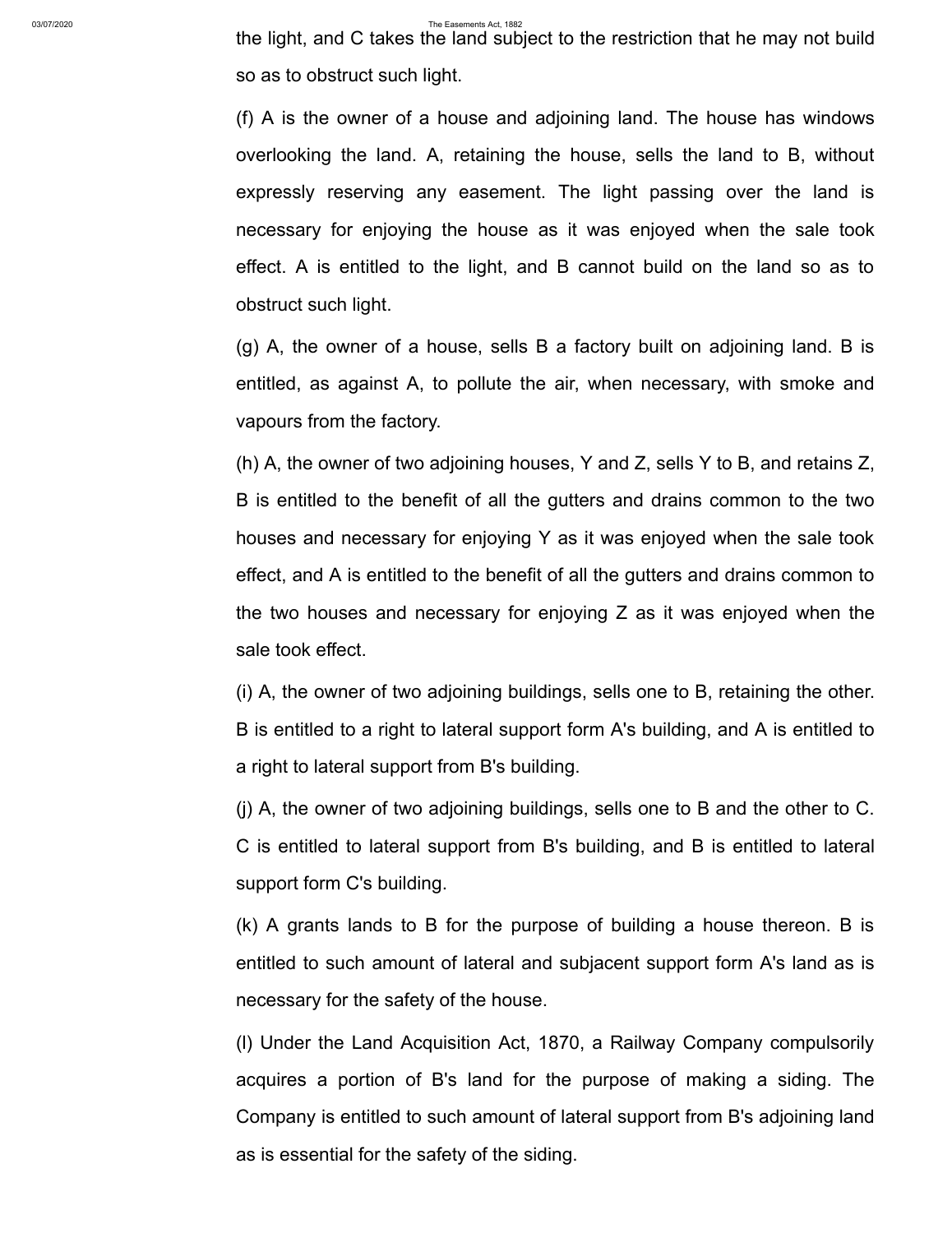(m) Owing to the partition of joint property, A becomes the owner of an upper room in a building, and B becomes the owner of the portion of the building immediately beneath it. A is entitled to such amount of vertical support form B's portion as is essential for the safety of the upper room.

(n) A lets a house and grounds to B for a particular business. B has not access to them other than by crossing A's land. B is entitled to a right of way over that land suitable to the business to be carried on by B in the house and grounds.

**Direction of way of necessity** 14. When a right to a way of necessity is created under section 13, the transferor, the legal representative of the testator, or the owner of the share over which the right is exercised, as the case may be, is entitled to set out the way; but it must be reasonably convenient for the dominant owner. When the person so entitled to set out the way refuses or neglects to do so, the dominant owner may set it out.

**Acquisition by prescription** 15. Where the access and use of light or air to and for any building have been peaceably enjoyed therewith, as an easement, without interruption, and for twenty years,

> and where support from one person's land or things affixed thereto has been peaceably received by another person's land subjected to artificial pressure or by things affixed thereto, as an easement, without interruption, and for twenty years,

> and where a right of way or any other easement has been peaceably and openly enjoyed by any person claiming title thereto, as an easement, and as of right, without interruption, and for twenty years,

> the right to such access and use of light or air, support or other easement shall be absolute.

> Each of the said periods of twenty years shall be taken to be a period ending within two years next before the institution of the suit wherein the claim to which such period relates is contested.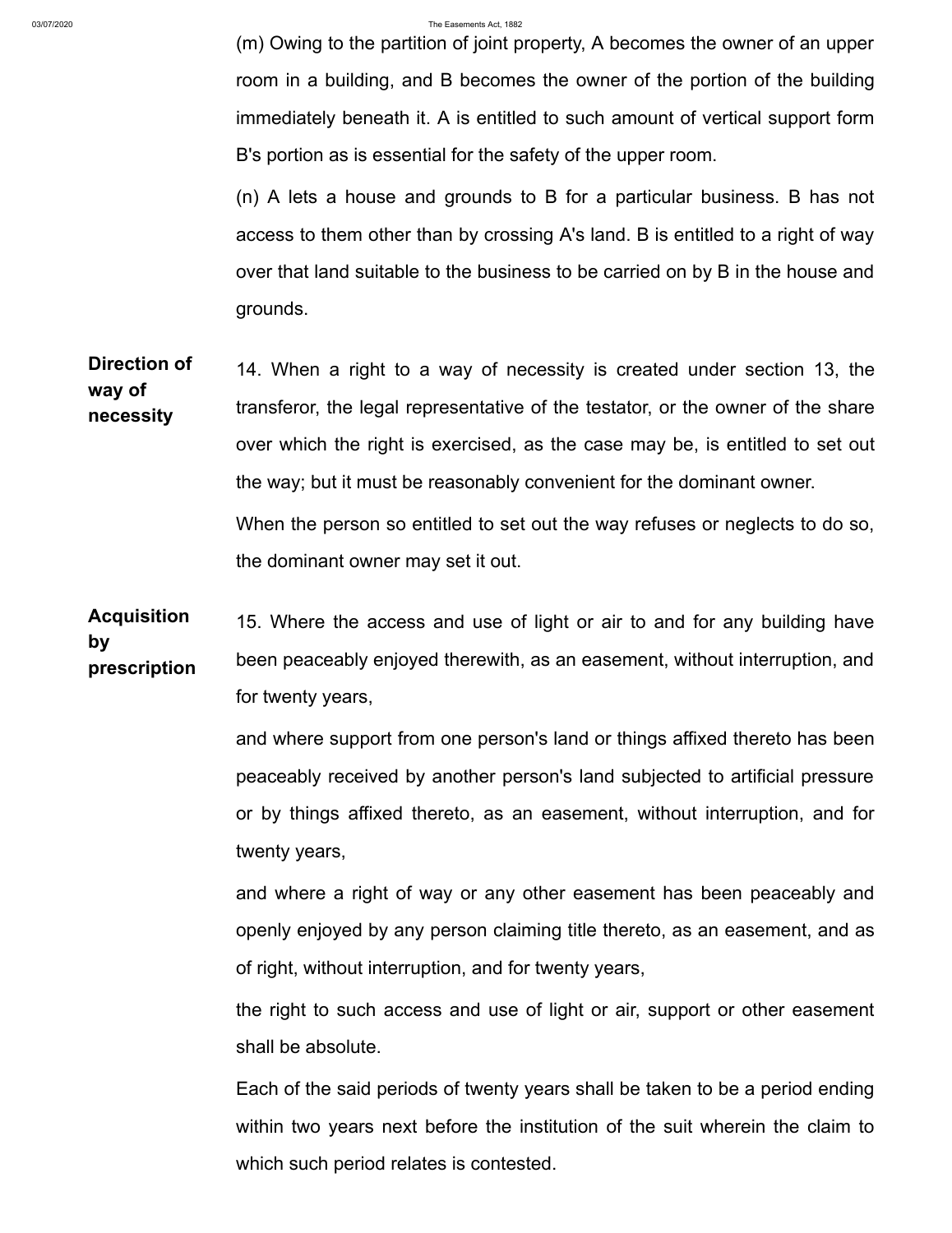Explanation I.-Nothing is an enjoyment within the meaning of this section when it has been had in pursuance of an agreement with the owner or occupier of the property over which the right is claimed, and it is apparent from the agreement that such right has not been granted as an easement, or, if granted as an easement, that it has been granted for a limited period, or subject to a condition on the fulfilment of which it is to cease.

Explanation II.-Nothing is an interruption within the meaning of this section unless where there is an actual cessation of the enjoyment by reason of an obstruction by the act of some person other than the claimant, and unless such obstruction is submitted to or acquiesced in for one year after the claimant has notice thereof and of the person making or authorizing the same to be made.

Explanation III.-Suspension of enjoyment in pursuance of a contract between the dominant and servient owners is not an interruption within meaning of this section.

Explanation IV.-In the case of an easement to pollute water, the said period of twenty years begins when the pollution first prejudices perceptibly the servient heritage.

When the property over which a right is claimed under this section belongs to the Government, this section shall be read as if, for the words "twenty years" the words "sixty years" were substituted.

## **Illustrations**

(a) A suit is brought in 1883 for obstructing a right of way. The defendant admits the obstruction, but denies the right of way. The plaintiff proves that the right was peaceably and openly enjoyed by him, claiming title thereto as an easement and as of right, without interruption, from 1st January, 1862, to 1st January, 1882. The plaintiff is entitled to judgment.

(b) In a like suit the plaintiff shows that the right was peaceably and openly enjoyed by him for twenty years. The defendant proves that for a year of that time the plaintiff was entitled to possession of the servient heritage as lessee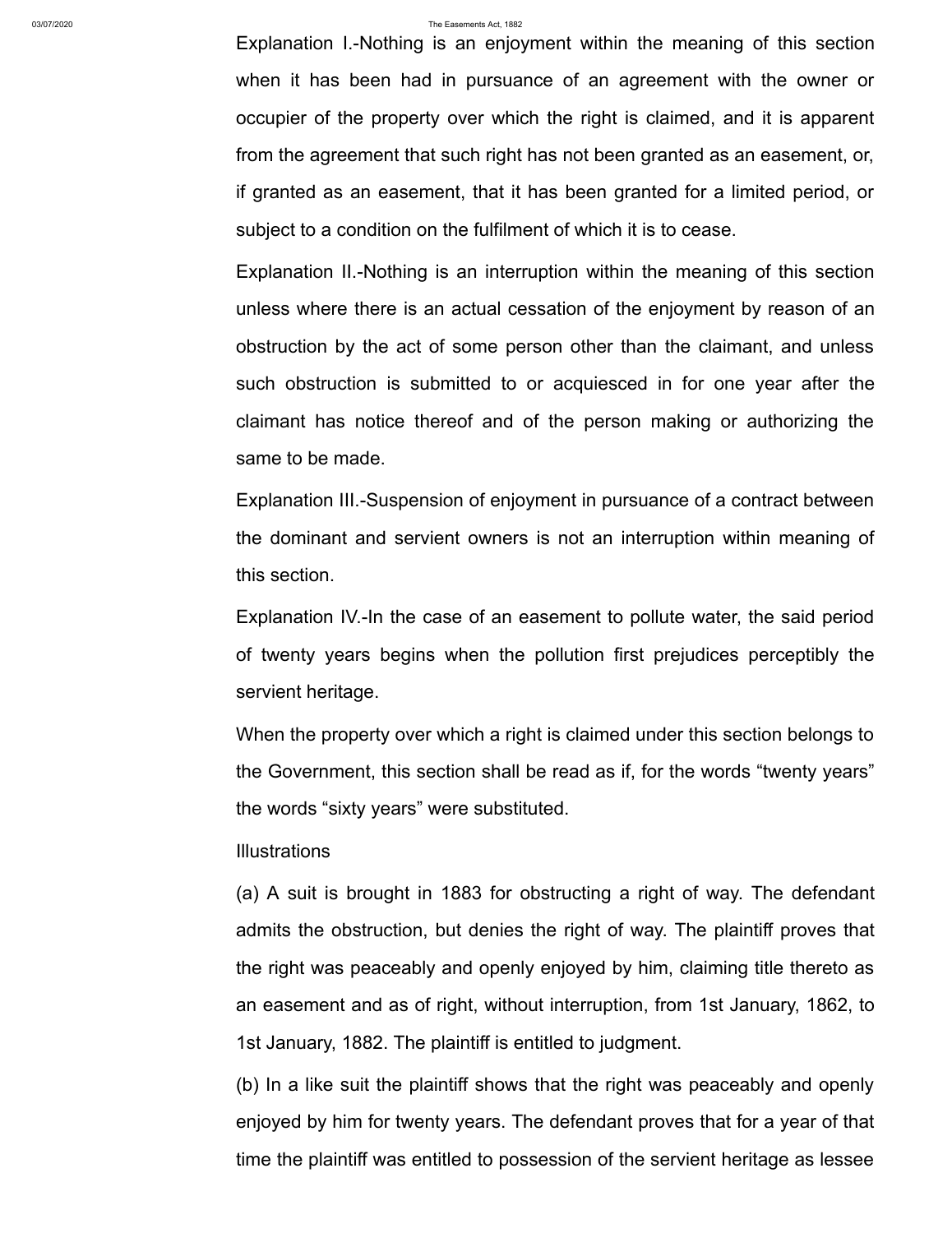thereof and enjoyed the right as such lessee. The suit shall be dismissed, for the right of way has not been enjoyed "as an easement" for twenty years.

(c) In a like suit the plaintiff shows that the right was peaceably and openly enjoyed by him for twenty years. The defendant proves that the plaintiff on one occasion during the twenty years had admitted that the user was not of right and asked his leave to enjoy the right. The suit shall be dismissed, for the right of way has not been enjoyed "as of right" for twenty years.

**Exclusion in favour of reversioner of servient heritage** 16. Provided that, when any land upon, over or from which any easement has been enjoyed or derived has been held under or by virtue of any interest for life or any term of years exceeding three years from the granting thereof, the time of the enjoyment of such easement during the continuance of such interest or term shall be excluded in the computation or the said lastmentioned period of twenty years, in case the claim is, within three years next after the determination of such interest or term, resisted by the person entitled, on such determination, to the said land.

> A sues for a declaration that he is entitled to a right of way over B's land. A proves that he has enjoyed the right for twenty five years; but B shows that during ten of these years C had a life-interest in the land; that on C's death B became entitled to the land; and that within two years after C's death he contested A's claim to the right. The suit must be dismissed, as A, with reference to the provisions of this section, has only proved enjoyment for fifteen years.

**Rights which cannot be acquired by prescription** 17. Easements acquired under section 15 are said to be acquired by prescription, and are called prescriptive rights. None of the following rights can be so acquired:- (a) a right which would tend to the total destruction of the subject of the right, or the property on which, if the acquisition were made, liability would be

imposed;

(b) a right to the free passage of light or air to an open space of ground;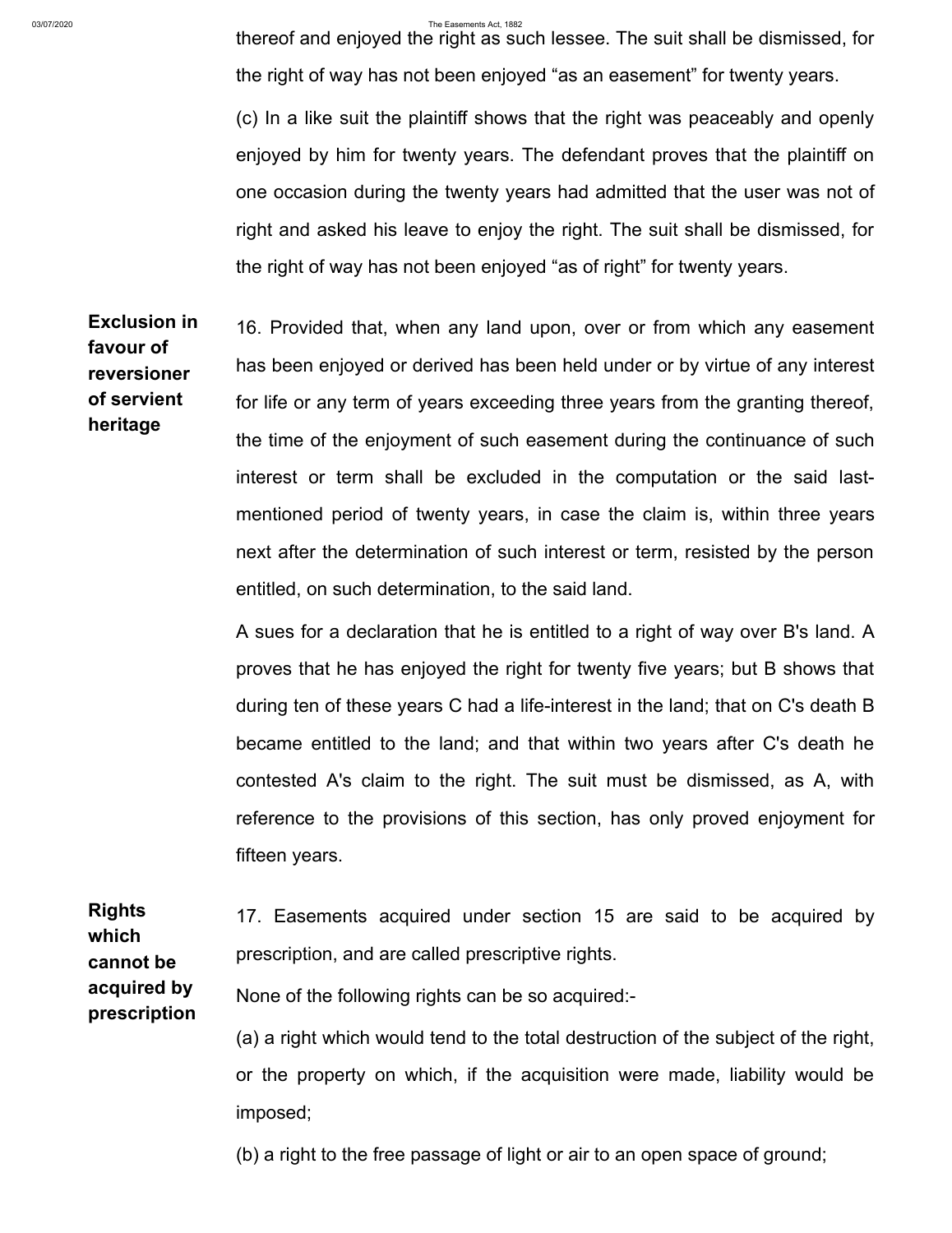(c) a right to surface-water not flowing in a stream and not permanently collected in a pool, tank or otherwise;

(d) a right to underground water not passing in a defined channel.

**Customary easements** 18. An easement may be acquired in virtue of a local custom. Such easements are called customary easements.

Illustrations

(a) By the custom of a certain village every cultivator of village land is entitled, as such, to graze his cattle on the common pasture. A, having become the tenant of a plot of uncultivated land in the village, breaks up and cultivates that plot. He thereby acquires an easement to graze his cattle in accordance with the custom.

(b) By the custom of a certain town no owner or occupier of a house can open a new window therein so as substantially to invade his neighbour's privacy. A builds a house in the town near B's house. A thereupon acquires an easement that B shall not open new windows in his house so as to command a view of the portions of A's house which are ordinarily excluded from observation, and B acquires a like easement with respect to A's house.

**Transfer of dominant heritage passes easement** 19. Where the dominant heritage is transferred or devolves, by act of parties or by operation of law, the transfer or devolution shall, unless a contrary intention appears, be deemed to pass the easement to the person in whose favour the transfer or devolution takes place.

**Illustration** 

A has certain land to which a right of way is annexed. A lets the land to B for twenty years. The right of way vests in B and his legal representative so long as the lease continues.

# **CHAPTER III THE INCIDENTS OF EASEMENTS**

**Rules controlled**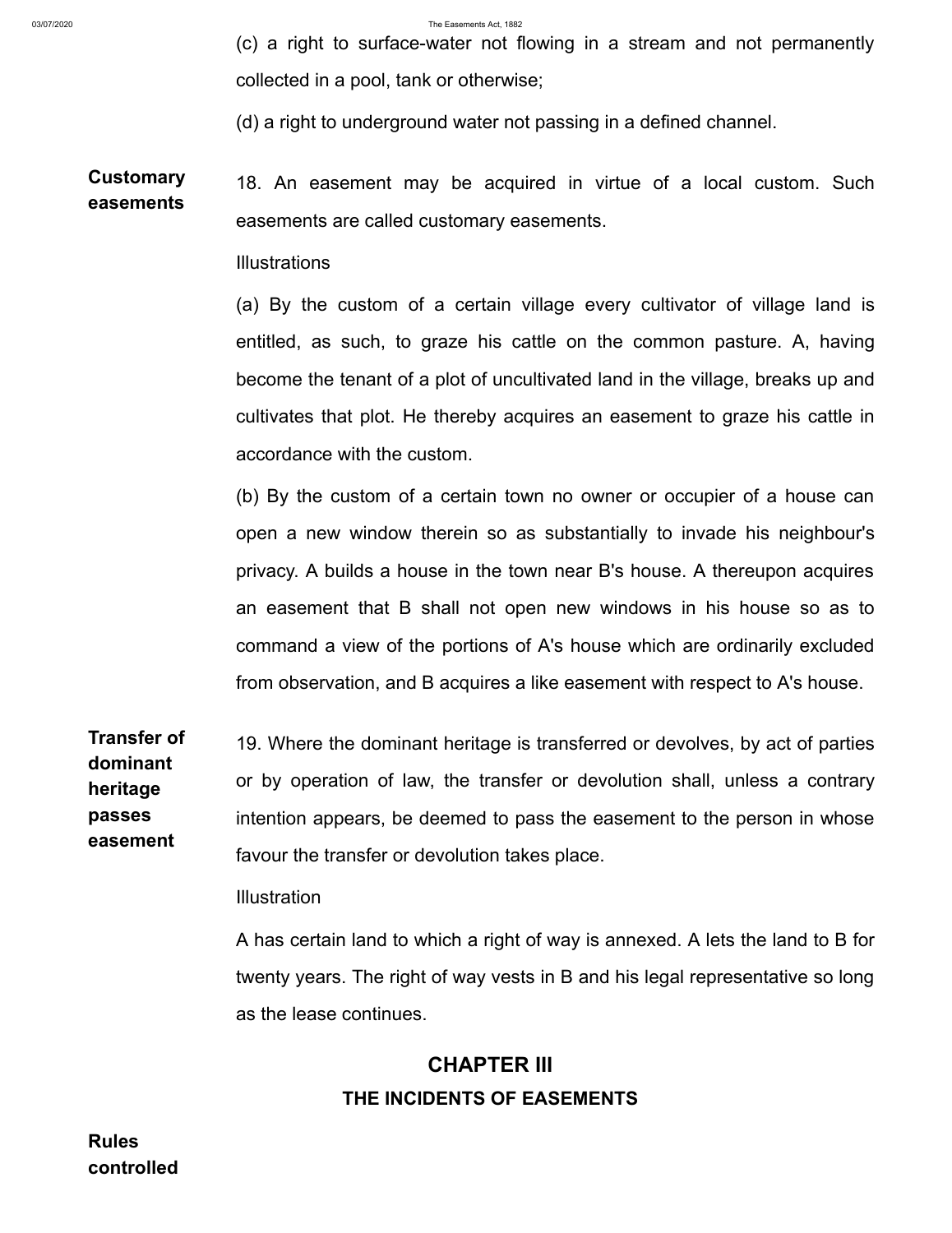03/07/2020 **by contract by contract by contract by contract by by contract b** 

**or title** 20. The rules contained in this chapter are controlled by any contract between the dominant and servient owners relating to the servient heritage, and by the provisions of the instrument or decree, if any, by which the easement referred to was imposed.

**Incidents of customary easements** And when any incident of any customary easement is inconsistent with such rules, nothing in this chapter shall affect such incident.

**Bar to use unconnected with** 21. An easement must not be used for any purpose not connected with the enjoyment of the dominant heritage.

**enjoyment Illustrations** 

> (a) A, as owner of a farm Y, has a right of way over B's land to Y. Lying beyond Y, A has another farm Z, the beneficial enjoyment of which is not necessary for the beneficial enjoyment of Y. He must not use the easement for the purpose of passing to and from Z.

> (b) A, as owner of a certain house, has a right of way to and from it. For the purpose of passing to and from the house, the right may be used, not only by A, but by the members of his family, his guests, lodgers, servants, workmen, visitors and customers; for this is a purpose connected with the enjoyment of the dominant heritage. So, if A lets the house, he may use the right of way for the purpose of collecting the rent and seeing that the house is kept in repair.

**Exercise of easement Confinement of exercise of easement**

22. The dominant owner must exercise his right in the mode which is least onerous to the servient owner; and, when the exercise of an easement can without detriment to the dominant owner be confined to a determinate part of the servient heritage, such exercise shall, at the request of the servient owner, be so confined.

**Illustrations** 

(a) A has a right of way over B's field. A must enter the way at either end and not at any intermediate point.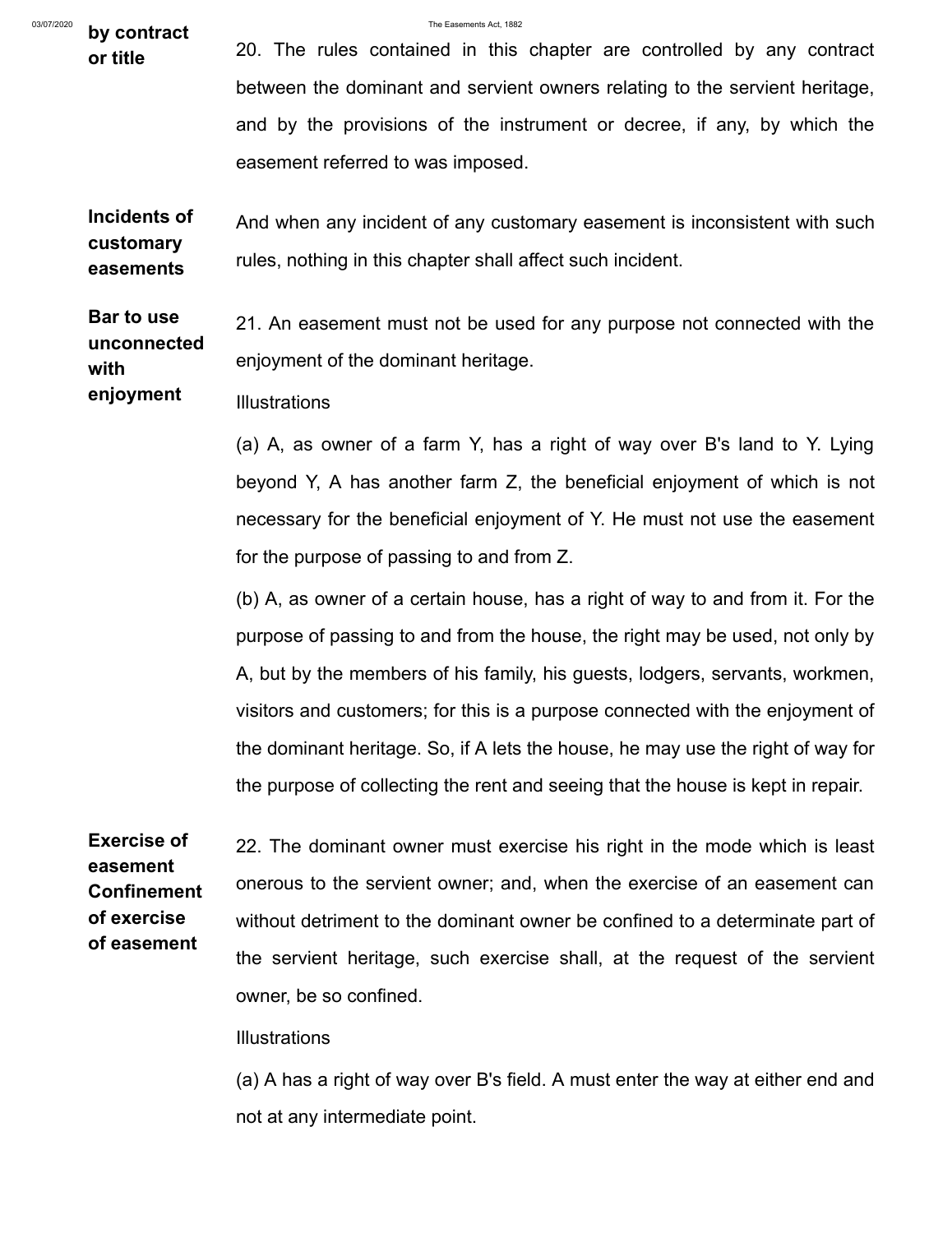(b) A has a right annexed to his house to cut thatching-grass in B's swamp. A, when exercise his easement, must cut the grass so that the plants may not be destroyed.

**Right to alter mode of enjoyment** 23. Subject to the provisions of section 22, the dominant owner may, from time to time, alter the mode and place of enjoying the easement, provided that he does not thereby impose any additional burden on the servient heritage.

> Exception:- The dominant owner of a right of way cannot vary his line of passage at pleasure, even though he does not thereby impose any additional burden on the servient heritage.

Illustrations

(a) A, the owner of a saw-mill, has a right to a flow of water sufficient to work the mill. He may convert the saw-mill into a corn-mill, provided that it can be worked by the same amount of water.

(b) A has a right to discharge on B's land the rain-water from the eaves of A's house. This does not entitle A to advance his eaves if, by so doing, he imposes a greater burden on B's land.

(c) A, as the owner of a paper-mill, acquires a right to pollute a stream by pouring in the refuse-liquor produced by making in the mill paper from rags. He may pollute the stream by pouring in similar liquor produced by making in the mill paper by a new process from bamboos, provided that he does not substantially increase the amount, or injuriously change the nature, of the pollution.

(d) A, a riparian owner, acquires, as against the lower riparian owners, a prescriptive right to pollute a stream by throwing sawdust into it. This does not entitle A to pollute the stream by discharging into it poisonous liquor.

**Right to do acts to secure enjoyment** 24. The dominant owner is entitled, as against the servient owner, to do all acts necessary to secure the full enjoyment of the easement, but such acts must be done at such time and in such manner as, without detriment to the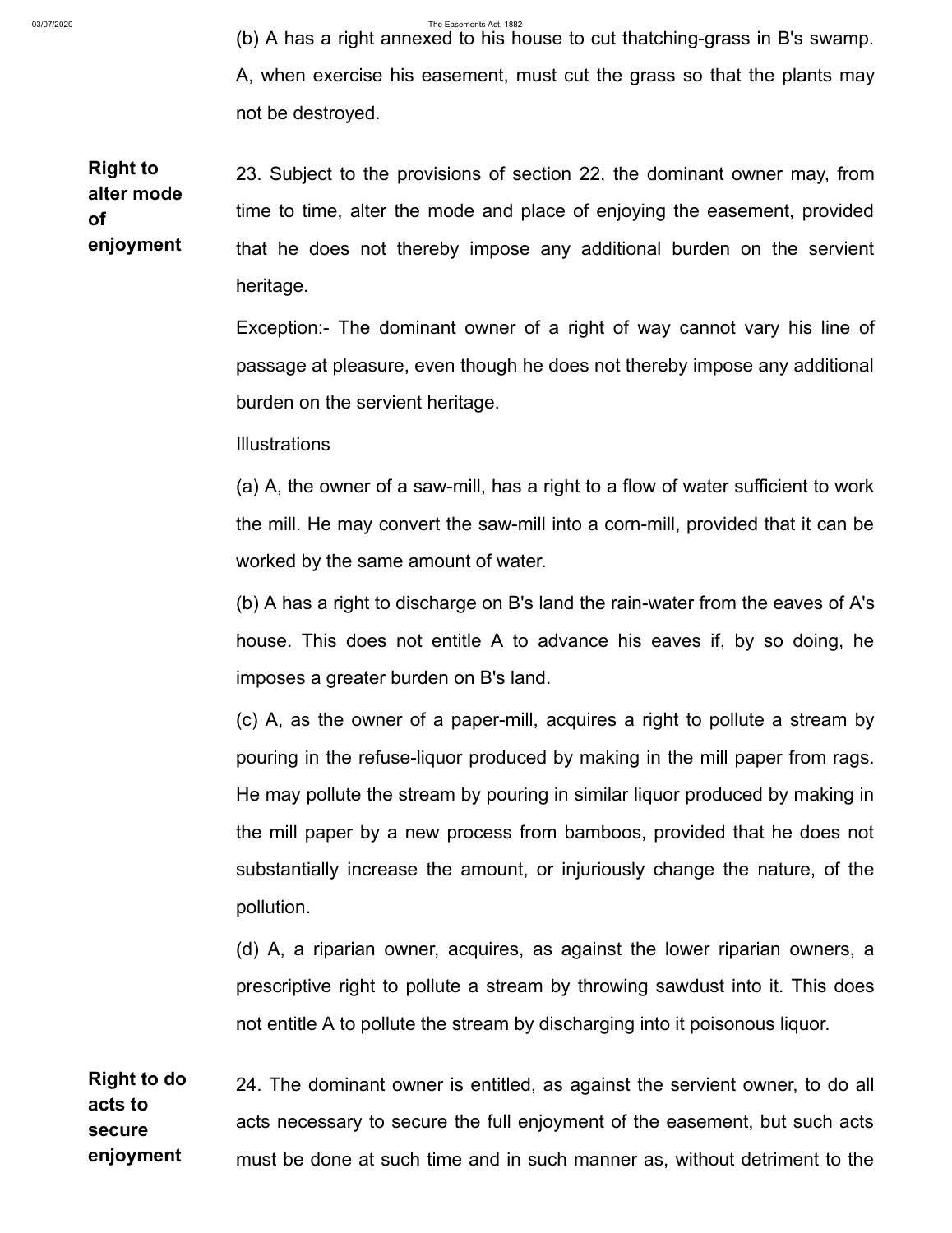<sup>03/07/2020</sup> Accessory dominant owner, to cause the servient owner as little inconvenience as **rights** possible; and the dominant owner must repair, as far as practicable, the damage (if any) caused by the act to the servient heritage.

**Accessory rights** Rights to do acts necessary to secure the full enjoyment of an easement are called accessory rights.

**Illustrations** 

(a) A has an easement to lay pipes in B's land to convey water to A's cistern. A may enter and dig the land in order to mend the pipes, but he must restore the surface to its original state.

(b) A has an easement of a drain through B's land. The sewer with which the drain communicates is altered. A may enter upon B's land and alter the drain, to adapt it to the new sewer, provided that he does not thereby impose any additional burden on B's land.

(c) A, as owner of a certain house, has a right of way over B's land. The way is out of repair, or a tree is blown down and falls across it. A may enter on B's land and repair the way or remove the tree from it.

(d) A, as owner of a certain field, has a right of way over B's land. B renders the way impassable. A may deviate from the way and pass over the adjoining land of B, provided that the deviation is reasonable.

(e) A, as owner of a certain house, has a right of way over B's field. A may remove rocks to make the way.

(f) A has an easement of support from B's wall. The wall gives way. A may enter upon B's land and repair the wall.

(g) A has an easement to have his land flooded by means of a dam in B's stream. The dam is half swept away by an inundation. A may enter upon B's land and repair the dam.

**Liability for expenses necessary for** 25. The expenses incurred in constructing works, or making repairs, or doing any other act necessary for the use or preservation of an easement, must be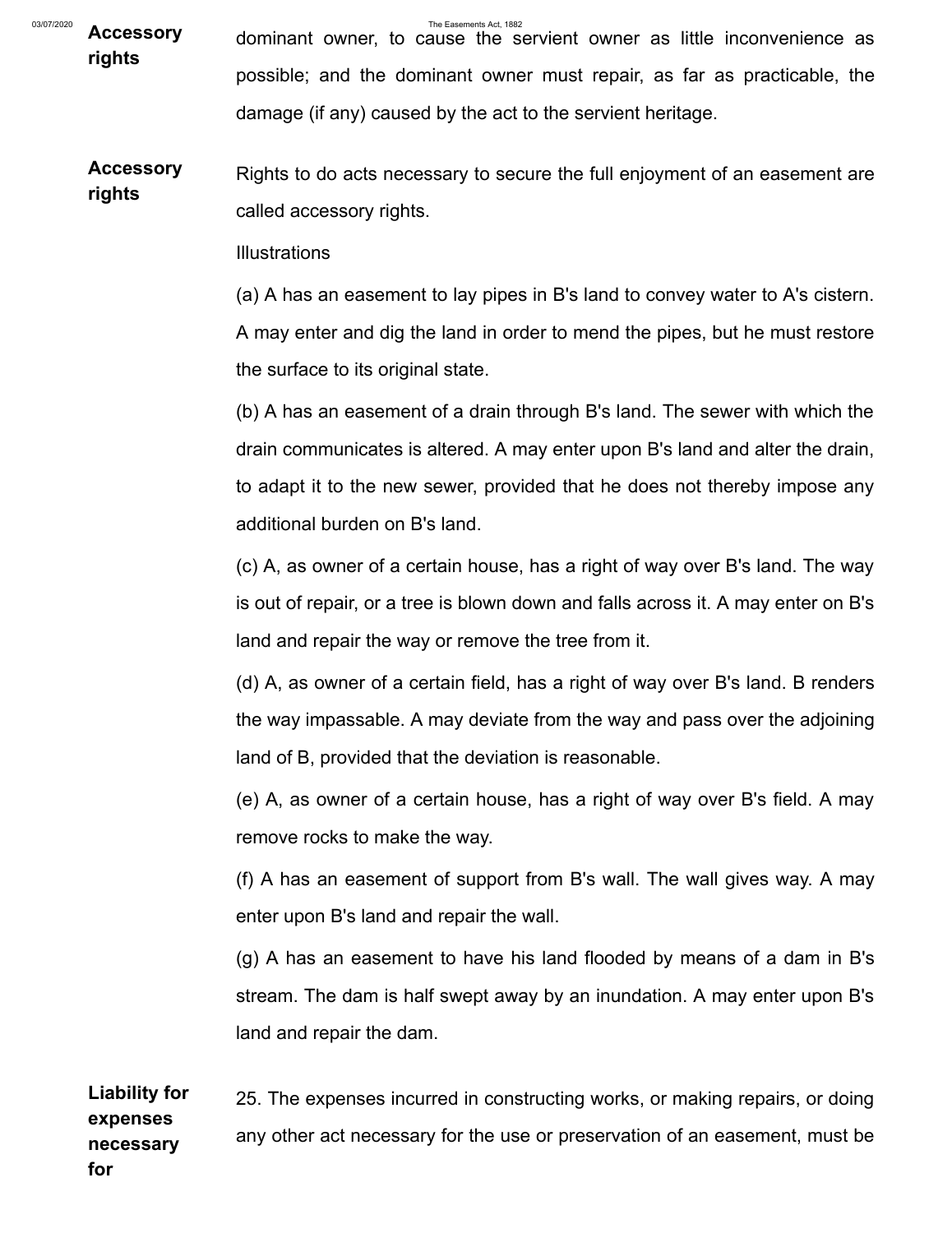**of easement**

**Liability for damage from want of repair**

26. Where an easement is enjoyed by means of an artificial work, the dominant owner is liable to make compensation for any damage to the servient heritage arising from the want of repair of such work.

**Servient owner not bound to do anything**

27. The servient owner is not bound to do anything for the benefit of the dominant heritage, and he is entitled, as against the dominant owner, to use the servient heritage in any way consistent with the enjoyment of the easement: but he must not do any act tending to restrict the easement or to render its exercise less convenient.

**Illustrations** 

(a) A, as owner of a house, has a right to lead water and send sewage through B's land. B is not bound, as servient owner, to clear the water course or scour the sewer.

(b) A grants a right of way through his land to B as owner of a field. A may feed his cattle on grass growing on the way, provided that B's right of way is not thereby obstructed; but he must not build a wall at the end of his land so as to prevent B from going beyond it, nor must he narrow the way so as to render the exercise of the right less easy than it was at the date of the grant.

(c) A, in respect of his house, is entitled to an easement of support from B's wall. B is not bound, as servient owner, to keep the wall standing and in repair. But he must not pull down or weaken the wall so as to make it incapable of rendering the necessary support.

(d) A, in respect of his mill, is entitled to a watercourse through B's land. B must not derive stakes so as to obstruct the watercourse.

(e) A, in respect of his house, is entitled to a certain quantity of light passing over B's land. B must not plant trees so as to obstruct the passage to A's windows of that quantity of light.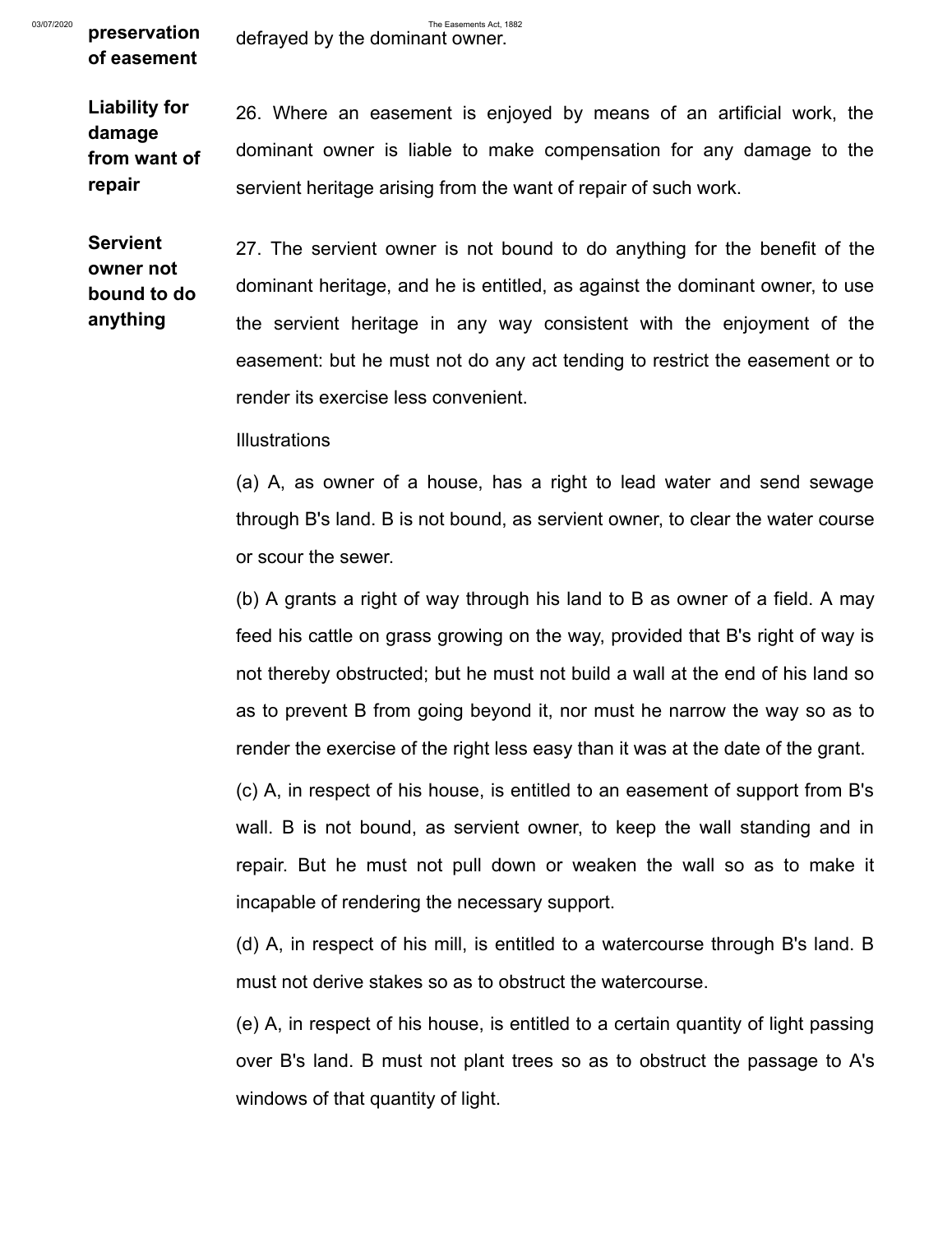**way**

03/07/2020 The Easements Act, 1882

- **Extent of easements** 28. With respect to the extent of easements and the mode of their enjoyment, the following provisions shall take effect:-
- **Easement of necessity** An easement of necessity is co-extensive with the necessity as it existed when the easement was imposed.

**Other Easements-**The extent of any other easement and the mode of its enjoyment must be fixed with reference to the probable intention of the parties and the purpose for which the right was imposed or acquired.

**(a) Right of** In the absence of evidence as to such intention and purpose-

> (a) a right of way of any one kind does not include a right of way of any other kind:

**(b) Right to light or air acquired by grant** (b) the extent of a right to the passage of light or air to a certain window, door or other opening, imposed by a testamentary or non-testamentary instrument, is the quantity of light or air that entered the opening at the time the testator died or the non-testamentary instrument was made:

**(c) Prescriptive right to light or air** (c) the extent of a prescriptive right to the passage of light or air to a certain window, door or other opening is that quantity of light or air which has been accustomed to enter that opening during the whole of the prescriptive period irrespectively of the purposes for which it has been used:

**(d) Prescriptive right to pollute air or water** (d) the extent of a prescriptive right to pollute air or water is the extent of the pollution at the commencement of the period of user on completion of which the right arose: and

**(e) Other prescriptive rights** (e) the extent of every other prescriptive right and the mode of its enjoyment must be determined by the accustomed user of the right.

**Increase of easement** 29. The dominant owner cannot, by merely altering or adding to the dominant heritage, substantially increase an easement.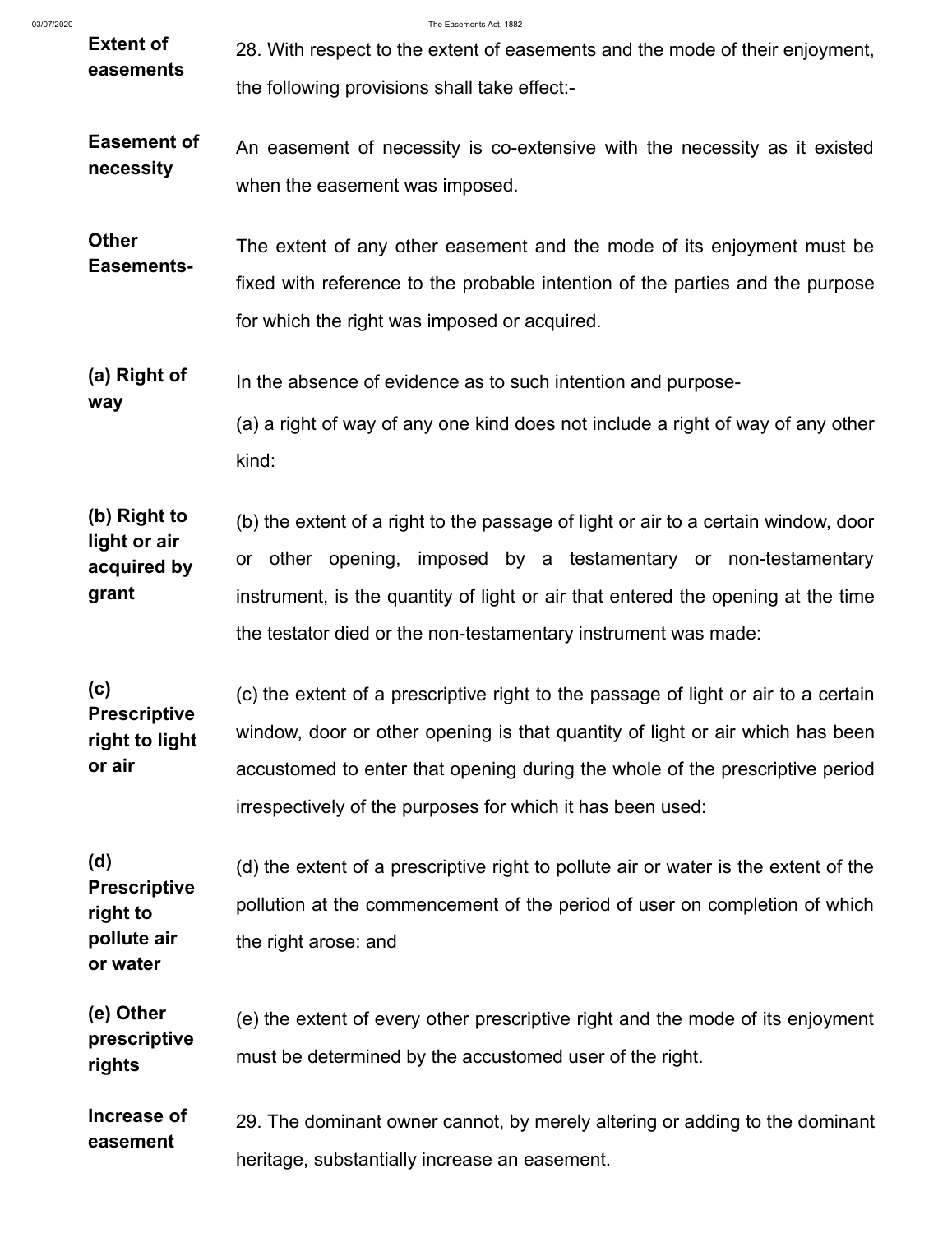Where an easement has been granted or bequeathed so that its extent shall be proportionate to the extent of the dominant heritage, if the dominant heritage is increased by alluvion, the easement is proportionately increased, and, if the dominant heritage is diminished by diluvion, the easement is propor-tionately diminished.

Save as aforesaid, no easement is affected by any change in the extent of the dominant or the servient heritage.

### **Illustrations**

(a) A, the owner of a mill, has acquired a prescriptive right to divert to his mill part of the water of a stream. A alters the machinery of his mill. He cannot thereby increase his right to divert water.

(b) A has acquired an easement to pollute a stream by carrying on a manufacture on its banks by which a certain quantity of foul matter is discharged into it. A extends his works and thereby increases the quantity discharged. He is responsible to the lower riparian owners for injury done by such increase.

(c) A, as the owner of a farm, has a right to take, for the purpose of manuring his farm, leaves which have fallen from the trees on B's land. A buys a field and unites it to his farm. A is not thereby entitled to take leaves to manure this field.

**Partition of dominant heritage** 30. Where a dominant heritage is divided between two or more persons, the easement becomes annexed to each of the shares, but not so as to increase substantially the burden on the servient heritage: Provided that such annexation is consistent with the terms of the instrument, decree or revenueproceeding (if any) under which the division was made, and, in the case of prescriptive rights, with the user during the prescriptive period.

## Illustrations

(a) A house to which a right of way by a particular path is annexed is divided into two parts, one of which is granted to A, the other to B. Each is entitled, in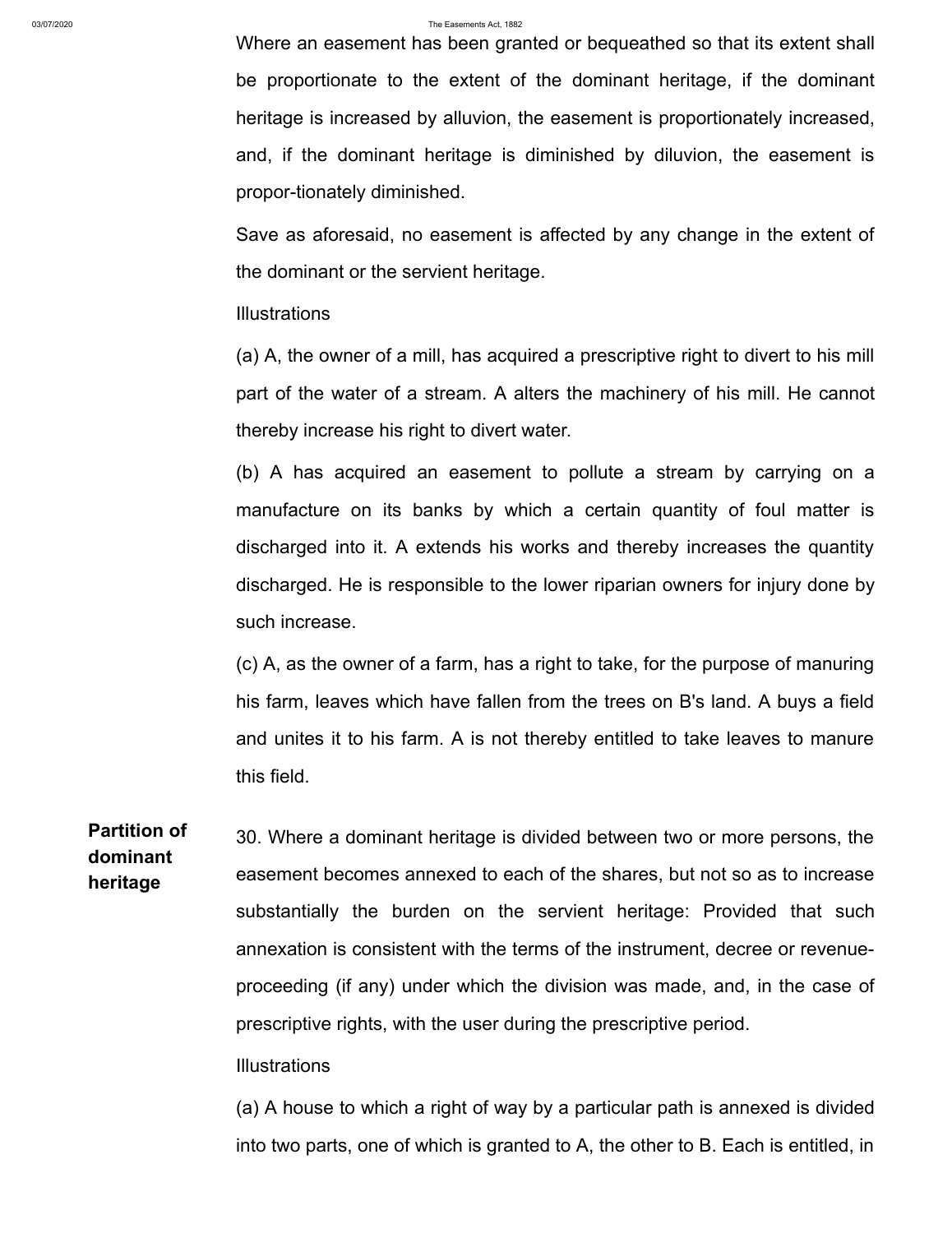respect of his part, to a right of way by the same path.

(b) A house to which is annexed the right of drawing water from a well to the extent of fifty buckets a day is divided into two distinct heritages, one of which is granted to A, the other to B. A and B are each entitled, in respect of his heritage, to draw from the well fifty buckets a day; but the amount drawn by both must not exceed fifty buckets a day.

(c) A, having in respect of his house an easement of light, divides the house into three distinct heritages. Each of these continues to have the right to have its windows unobstructed.

**Obstruction in case of excessive user** 31. In the case of excessive user of an easement the servient owner may, without prejudice to any other remedies to which he may be entitled, obstruct the user, but only on the servient heritage: Provided that such user cannot be obstructed when the obstruction would interfere with the lawful enjoyment of the easement.

**Illustration** 

A, having a right to the free passage over B's land of light to four windows, six feet by four, increases their size and number. It is impossible to obstruct the passage of light to the new windows without also obstructing the passage of light to the ancient windows. B cannot obstruct the excessive user.

# **CHAPTER IV THE DISTURBANCE OF EASEMENTS**

**Right to enjoyment without disturbance** 32. The owner or occupier of the dominant heritage is entitled to enjoy the easement without disturbance by any other person. **Illustration** 

> A, as owner of a house, has a right of way over B's land. C, unlawfully enters on B's land, and obstructs A in his right of way. A may sue C for compensation, not for the entry, but for the obstruction.

**Suit for disturbance**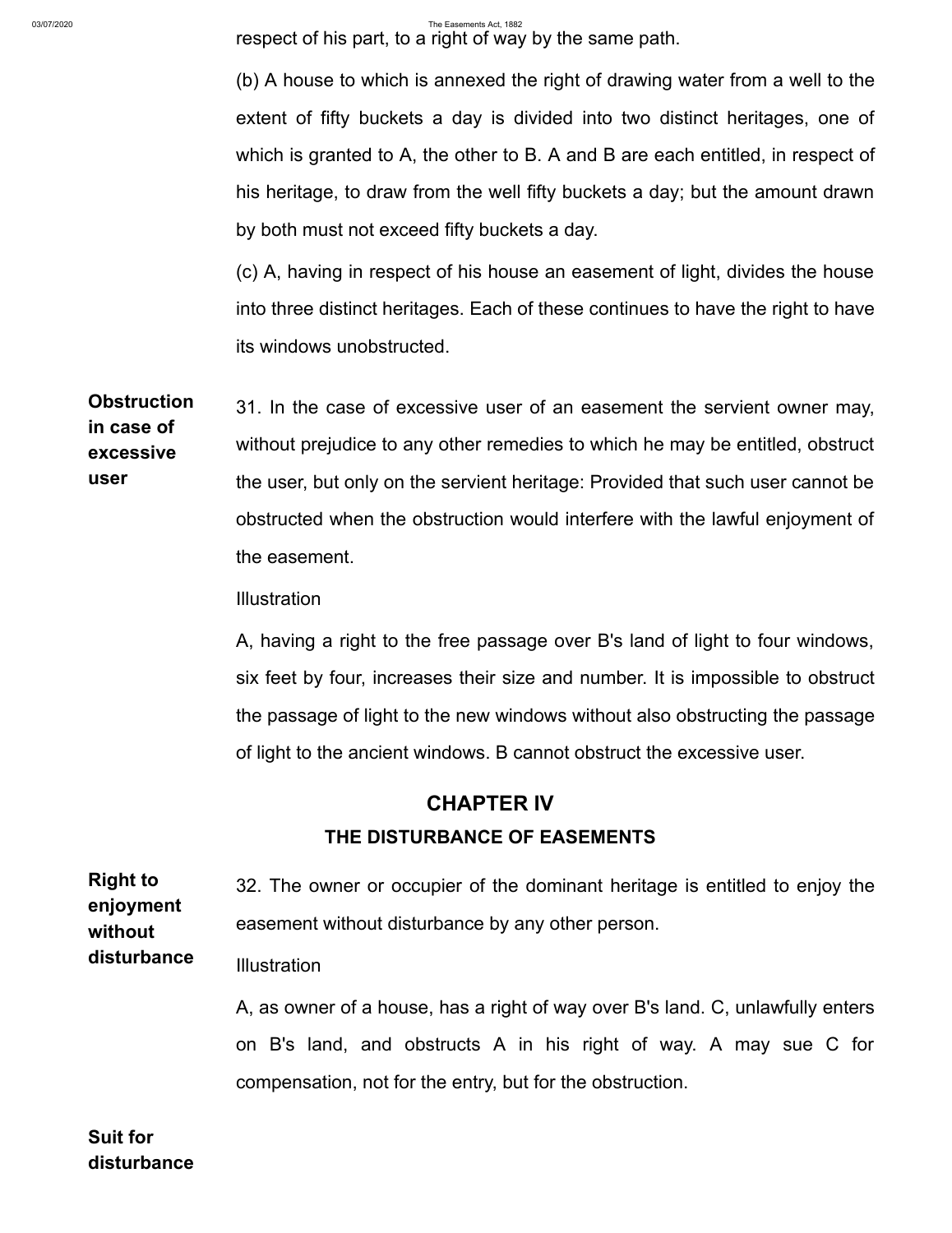33. The owner of any interest in the dominant heritage, or the occupier of such heritage, may institute a suit for compensation for the disturbance of the easement or of any right accessory thereto; provided that the disturbance has actually caused substantial damage to the plaintiff.

Explanation I.- The doing of any act likely to injure the plaintiff by affecting the evidence of the easement, or by materially diminishing the value of the dominant heritage, is substantial damage within the meaning of this section and section 34.

Explanation II.- Where the easement disturbed is a right to the free passage of light passing to the openings in a house, no damage is substantial within the meaning of this section unless it falls within the first Explanation, or interferes materially with the physical comfort of the plaintiff, or prevents him from carrying on his accustomed business in the dominant heritage as beneficially as he had done previous to instituting the suit.

Explanation III.- Where the easement disturbed is a right to the free passage of air to the openings in a house, damage is substantial within the meaning of this section if it interferes materially with the physical comfort of the plaintiff, though it is not injurious to his health.

**Illustrations** 

(a) A places a permanent obstruction in a path over which B, as tenant of C's house, has a right of way. This is substantial damage to C, for it may affect the evidence of his reversionary right to the easement.

(b) A, as owner of a house, has a right to walk along one side of B's house. B builds a verandah overhanging the way about ten feet from the ground, and so as not to occasion any inconvenience to foot-passengers using the way. This is not substantial damage to A.

**When cause of action arises for removal of support** 34. The removal of the means of support to which a dominant owner is entitled does not give rise to a right to recover compensation unless and until substantial damage is actually sustained.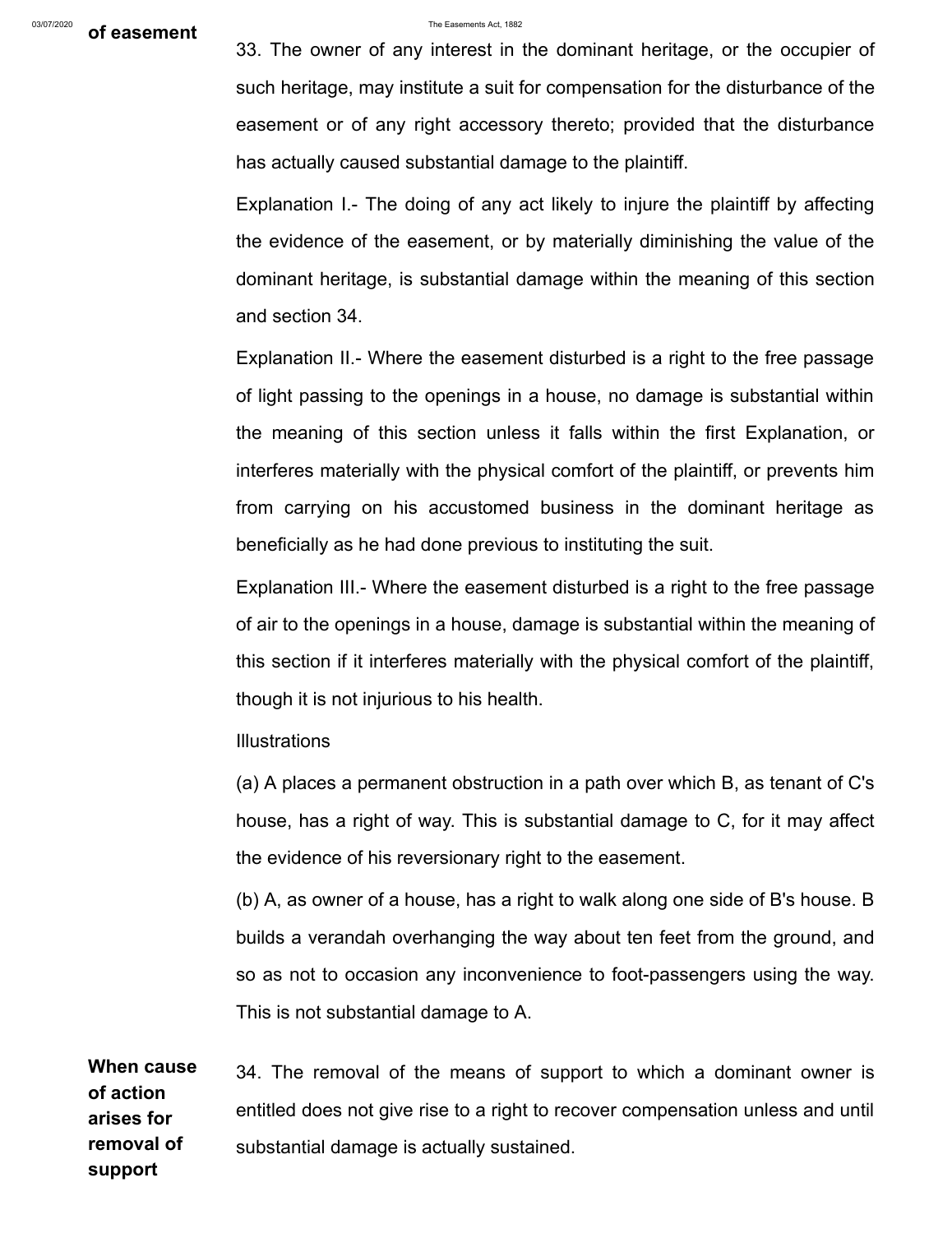**of easement**

**owner**

| Injunction to<br>restrain<br>disturbance     | 35. Subject to the provisions of the Specific Relief Act, 1877, sections 52 to<br>57 (both inclusive), an injunction may be granted to restrain the disturbance<br>of an easement- |  |
|----------------------------------------------|------------------------------------------------------------------------------------------------------------------------------------------------------------------------------------|--|
|                                              | (a) if the easement is actually disturbed-when compensation for such<br>disturbance might be recovered under this chapter:                                                         |  |
|                                              | (b) if the disturbance is only threatened or intended-when the act threatened<br>or intended must necessarily, if performed, disturb the easement.                                 |  |
| <b>Abatement</b><br><b>of</b><br>obstruction | 36. Notwithstanding the provisions of section 24, the dominant owner cannot<br>himself abate a wrongful obstruction of an easement.                                                |  |

# **CHAPTER V**

## **THE EXTINCTION, SUSPENSION AND REVIVAL OF EASEMENTS**

**Extinction by dissolution of right of servient** 37. When, from a cause which preceded the imposition of an easement, the person by whom it was imposed ceases to have any right in the servient heritage, the easement is extinguished.

> Exception.-Nothing in this section applies to an easement lawfully imposed by a mortgagor in accordance with section 10.

Illustrations

(a) A transfers Ulipur to B on condition that he does not marry C. B imposes an easement on Ulipur. Then B marries C. B's interest in Ulipur ends, and with it the easement is extinguished.

(b) A, in 1860, let Ulipur to B for thirty years from the date of the lease. B, in 1861, imposes an easement on the land in favour of C, who enjoys the easement peaceably and openly as an easement without interruption for twenty-nine years. B's interest in Ulipur then ends, and with it C's easement.

(c) A and B, tenants of C, have permanent transferable interests in their respective holdings. A imposes on his holding an easement to draw water from a tank for the purpose of irrigating B's land. B enjoys the easement for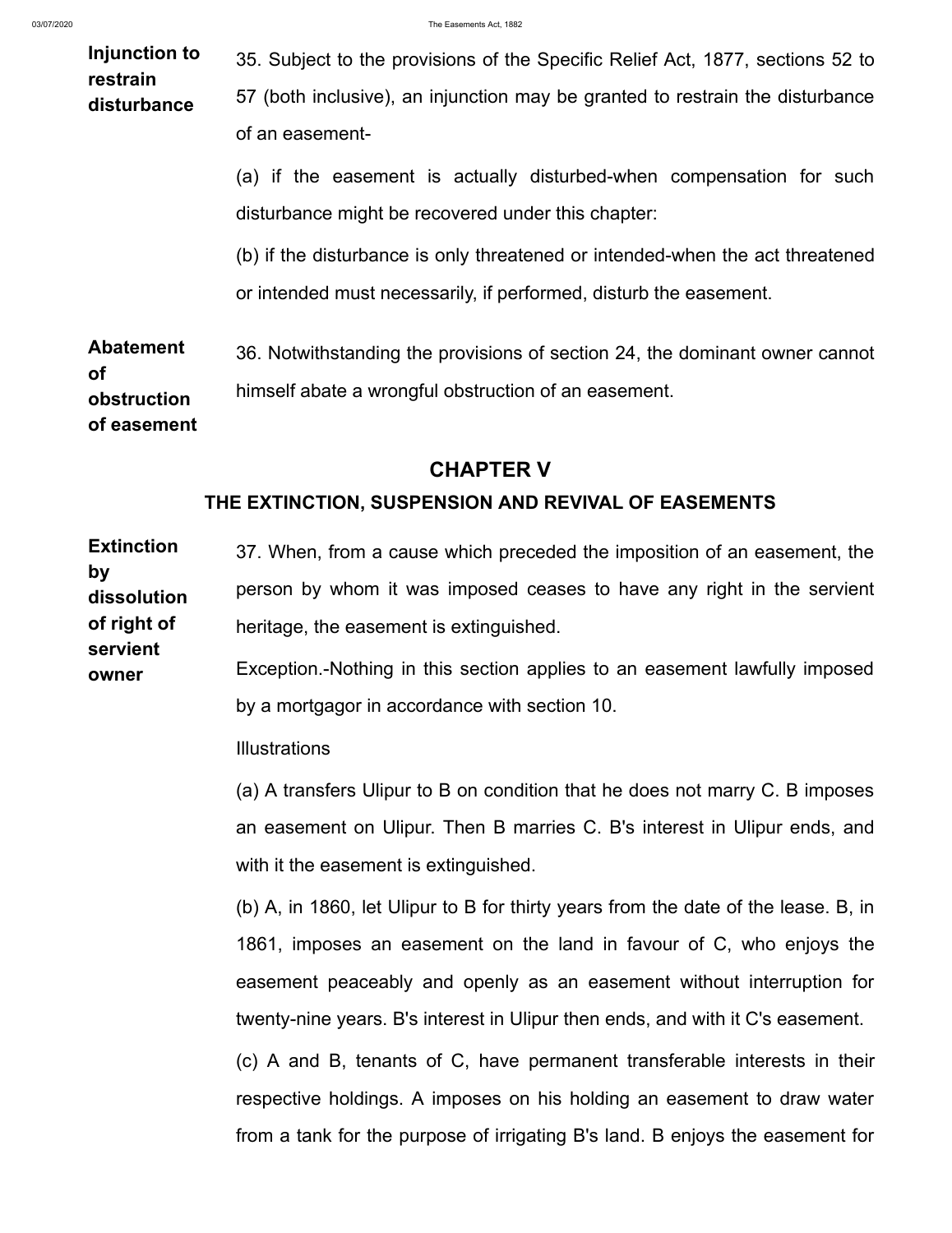twenty years. Then A's rent falls into arrear and his interest is sold. B's easement is extinguished.

(d) A mortgages Ulipur to B, and lawfully imposes an easement on the land in favour of C in accordance with the provisions of section 10. The land is sold to D in satisfaction of the mortgage-debt. The easement is not thereby extinguished.

**Extinction by release** 38. An easement is extinguished when the dominant owner releases it, expressly or impliedly, to the servient owner.

> Such release can be made only in the circumstances and to the extent in and to which the dominant owner can alienate the dominant heritage.

An easement may be released as to part only of the servient heritage.

Explanation I.-An easement is impliedly released-

(a) where the dominant owner expressly authorises an act of a permanent nature to be done on the servient heritage, the necessary consequence of which is to prevent his future enjoyment of the easement, and such act is done in pursuance of such authority;

(b) where any permanent alteration is made in the dominant heritage of such a nature as to show that the dominant owner intended to cease to enjoy the easement in future.

Explanation II.- Mere non-user of an easement is not an implied release within the meaning of this section.

**Illustrations** 

(a) A, B and C are co-owners of a house to which an easement is annexed. A, without the consent of B and C, releases the easement. This release is effectual only as against A and his legal representative.

(b) A grants B and easement over A's land for the beneficial enjoyment of his house. B assigns the house to C. B then purports to release the easement. The release is ineffectual.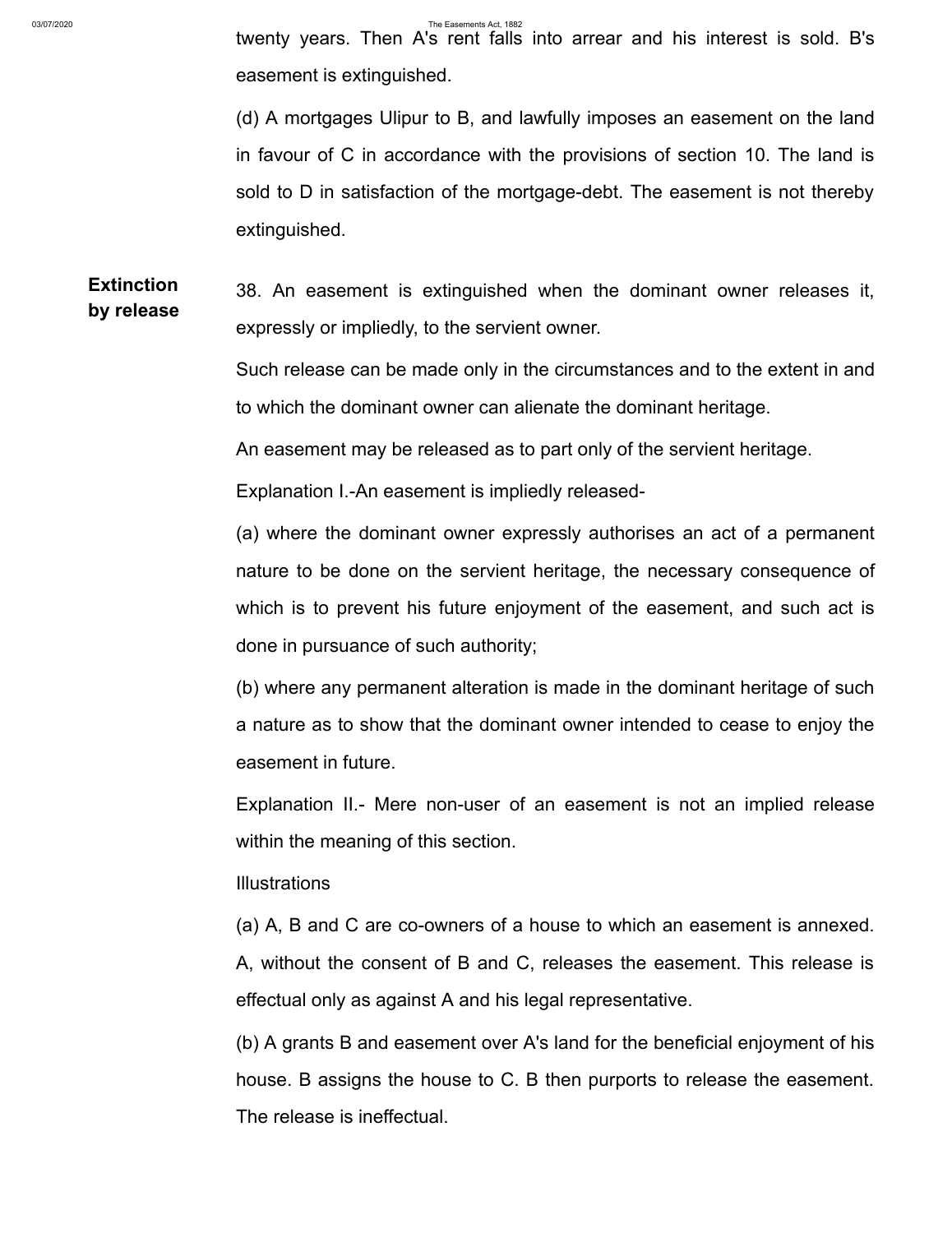(c) A, having the right to discharge his eavesdroppings into B's yard, expressly authorises B to build over this yard to a height which will interfere with the discharge. B builds accordingly. A's easement is extinguished to the extent of the interference.

(d) A, having an easement of light to a window, builds up that window with bricks and mortar so as to manifest an intention to abandon the easement permanently. The easement is impliedly released.

(e) A, having a projecting roof by means of which he enjoys an easement to discharge eavesdroppings on B's land, permanently alters the roof so as to direct the rain-water into a different channel and discharge it on C's land. The easement is impliedly released.

**Extinction by revocation** 39. An easement is extinguished when the servient owner in exercise of a power reserved in this behalf, revokes the easement.

**Extinction on expiration of limited period or happening** 40. An easement is extinguished where it has been imposed for a limited period, or acquired on condition that it shall become void on the performance or non-performance of a specified act, and the period expires or the condition is fulfilled.

**dissolving condition**

**of**

**Extinction on termination** 41. An easement of necessity is extinguished when the necessity comes to an end.

**of necessity Illustration** 

> A grants B a field inaccessible except by passing over A's adjoining land. B afterwards purchases a part of that land over which he can pass to his field. The right of way over A's land which B had acquired is extinguished.

**Extinction of useless easement** 42. An easement is extinguished when it becomes incapable of being at any time and under any circumstances beneficial to the dominant owner.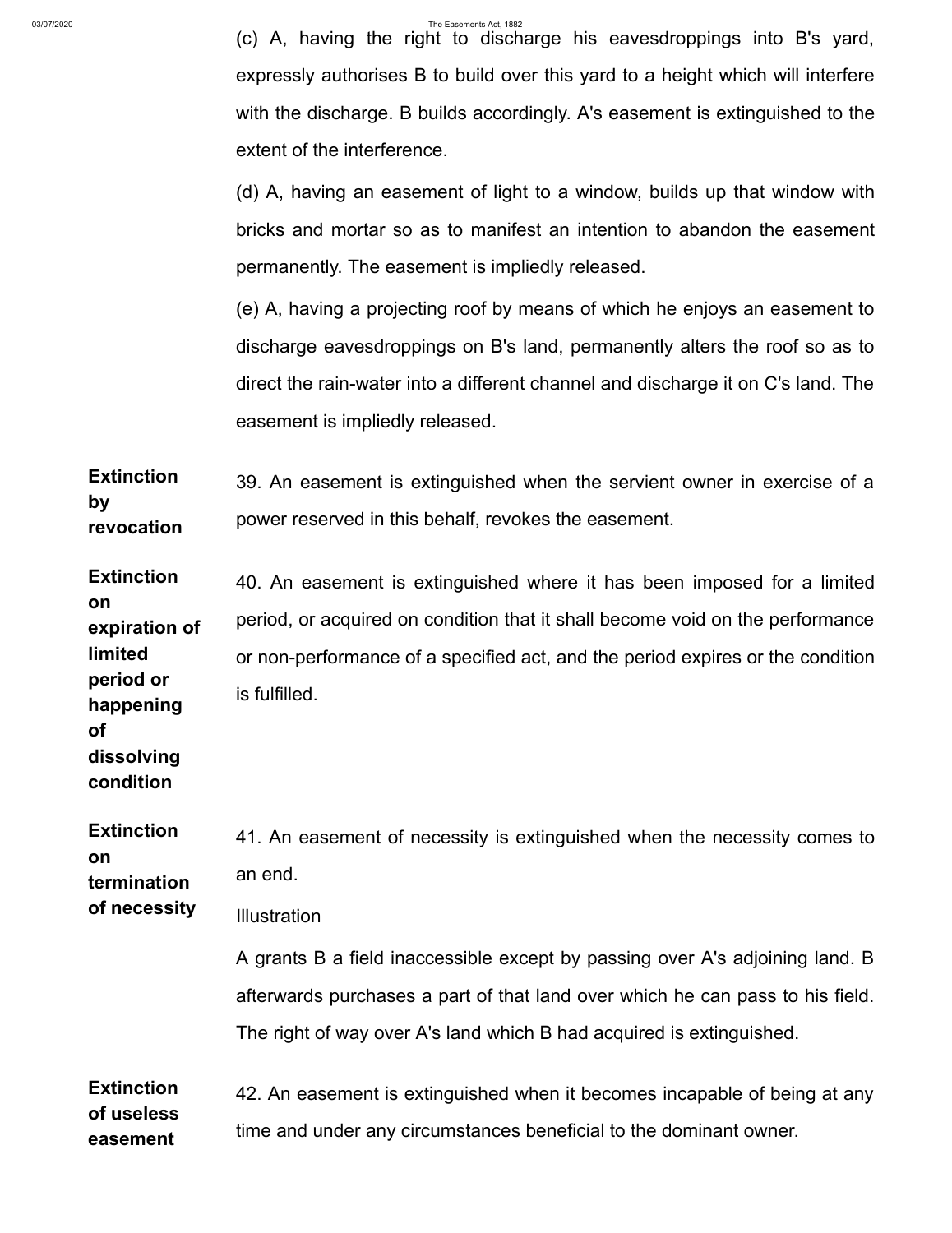**Extinction by permanent change in dominant heritage** 43. Where, by any permanent change in the dominant heritage, the burden on the servient heritage is materially increased and cannot be reduced by the servient owner without interfering with the lawful enjoyment of the easement, the easement is extinguished, unless- (a) it was intended for the beneficial enjoyment of the dominant heritage, to whatever extent the easement should be used; or (b) the injury caused to the servient owner by the change is so slight that no reasonable person would complain of it; or (c) the easement is an easement of necessity. Nothing in this section shall be deemed to apply to an easement entitling the dominant owner to support of the dominant heritage. **Extinction on permanent alteration of servient heritage by superior force** 44. An easement is extinguished where the servient heritage is by superior force so permanently altered that the dominant owner can no longer enjoy such easement: Provided that, where a way of necessity is destroyed by superior force, the dominant owner has a right to another way over the servient heritage; and the provisions of section 14 apply to such way. **Illustrations** (a) A grants to B, as the owner of a certain house, a right to fish in a river running through A's land. The river changes its course permanently and runs through C's land. B's easement is extinguished. (b) Access to path over which A has a right of way is permanently cut off by an earthquake. A's right is extinguished. **Extinction by destruction of either heritage** 45. An easement is extinguished when either the dominant or the servient heritage is completely destroyed. **Illustration** A has a right of way over a road running along the foot of a sea-cliff. The road is washed away by a permanent encroachment of the sea. A's

#### 03/07/2020 The Easements Act, 1882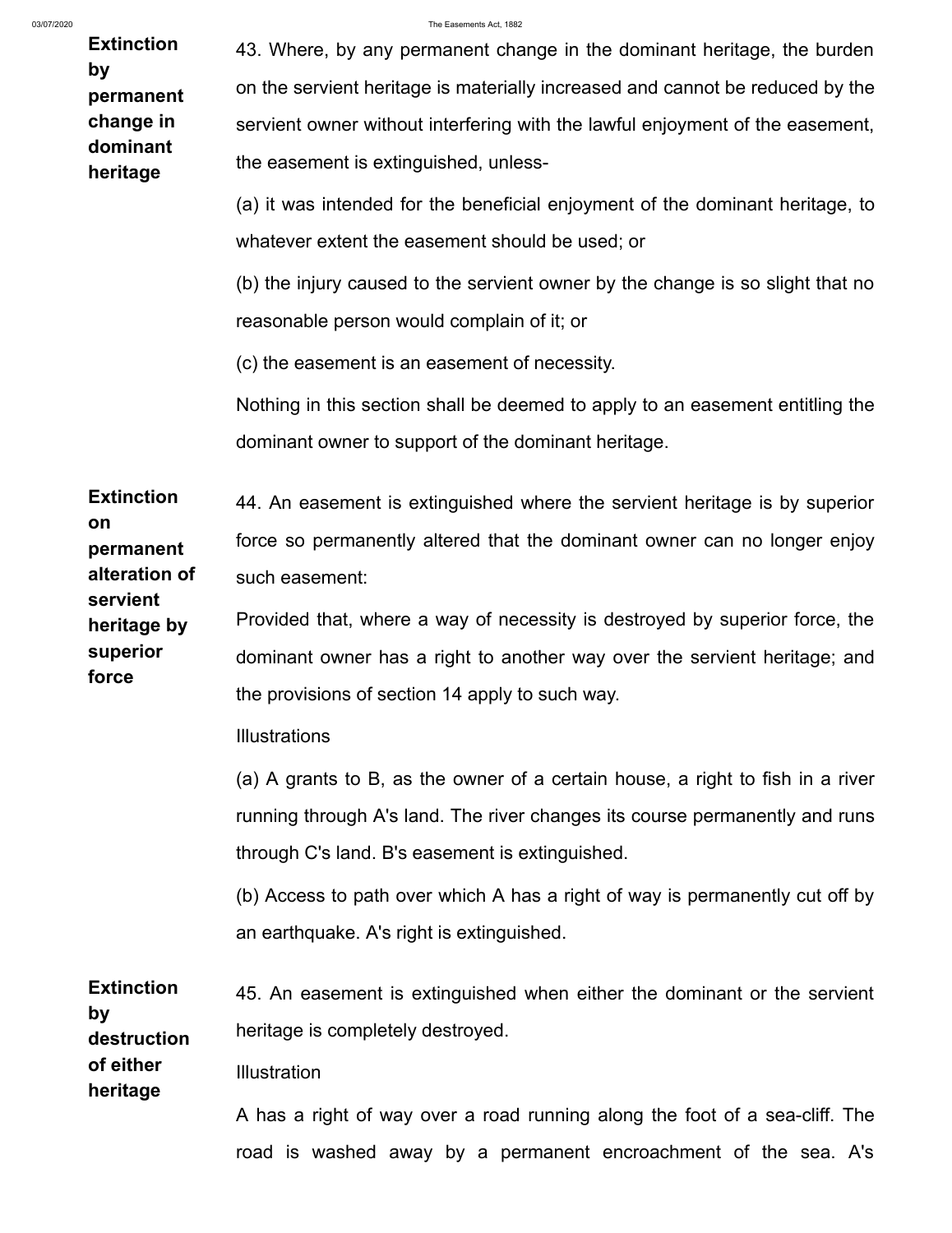**Extinction by unity of ownership** 46. An easement is extinguished when the same person becomes entitled to the absolute ownership of the whole of the dominant and servient heritages.

Illustrations

(a) A, as the owner of a house, has a right of way over B's field. A mortgages his house and B mortgages his field to C. Then C forecloses both mortgages and becomes thereby absolute owner of both house and field. The right of way is extinguished.

(b) The dominant owner acquires only part of the servient heritage: The easement is not extinguished, except in the case illustrated in section 41.

(c) The servient owner acquires the dominant heritage in connection with a third person: the easement is not extinguished.

(d) The separate owners of two separate dominant heritages jointly acquire the heritage which is servient to the two separate heritages: the easements are not extinguished.

(e) The joint owners of the dominant heritage jointly acquire the servient heritage: the easement is extinguished.

(f) A single right of way exists over two servient heritages for the beneficial enjoyment of a single dominant heritage. The dominant owner acquires one only of the servient heritages. The easement is not extinguished .

(g) A has a right of way over B's road. B dedicates the road to the public. A's right of way is not extinguished.

**Extinction by nonenjoyment** 47. A continuous easement is extinguished when it totally ceases to be enjoyed as such for an unbroken period of twenty years.

> A discontinuous easement is extinguished when, for a like period, it has not been enjoyed as such.

> Such period shall be reckoned, in the case of a continuous easement, from the day on which its enjoyment was obstructed by the servient owner, or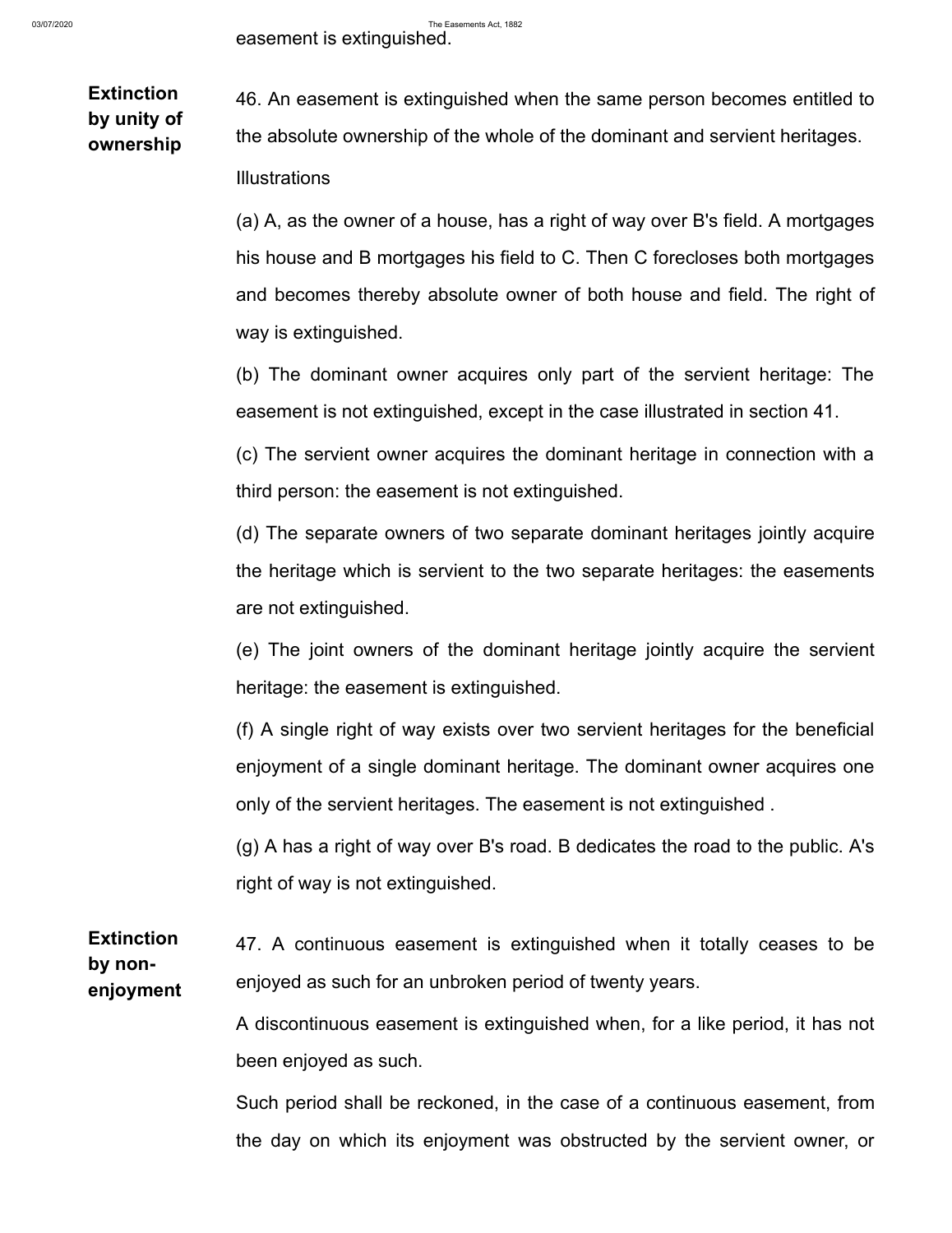rendered impossible by the dominant owner; and, in the case of a discontinuous easement, from the day on which it was last enjoyed by any person as dominant owner:

Provided that if, in the case of a discontinuous easement, the dominant owner, within such period, registers, under the <sup>3</sup>[[Registration Act, 1908\]](http://bdlaws.minlaw.gov.bd/act-90.html), a declaration of his intention to retain such easement, it shall not be extinguished until a period of twenty years has elapsed from the date of the registration.

Where an easement can be legally enjoyed only at a certain place, or at certain times or between certain hours, or for a particular purpose, its enjoyment during the said period at another place, or at other times, or between other hours, or for another purpose, does not prevent its extinction under this section.

The circumstances that, during the said period, no one was in possession of the servient heritage, or that the easement could not be enjoyed, or that a right accessory thereto was enjoyed, or that the dominant owner was not aware of its existence, or that he enjoyed it in ignorance of his right to do so, does not prevent its extinction under this section.

An easement is not extinguished under this section-

(a) where the cessation is in pursuance of a contract between the dominant and servient owners;

(b) where the dominant heritage is held in co-ownership, and one of the coowners enjoys the easement within the said period, or

(c) where the easement is a necessary easement.

Where several heritages are respectively subject to rights of way for the benefit of a single heritage, and the ways are continuous, such rights shall, for the purposes of this section, be deemed to be a single easement.

**Illustration**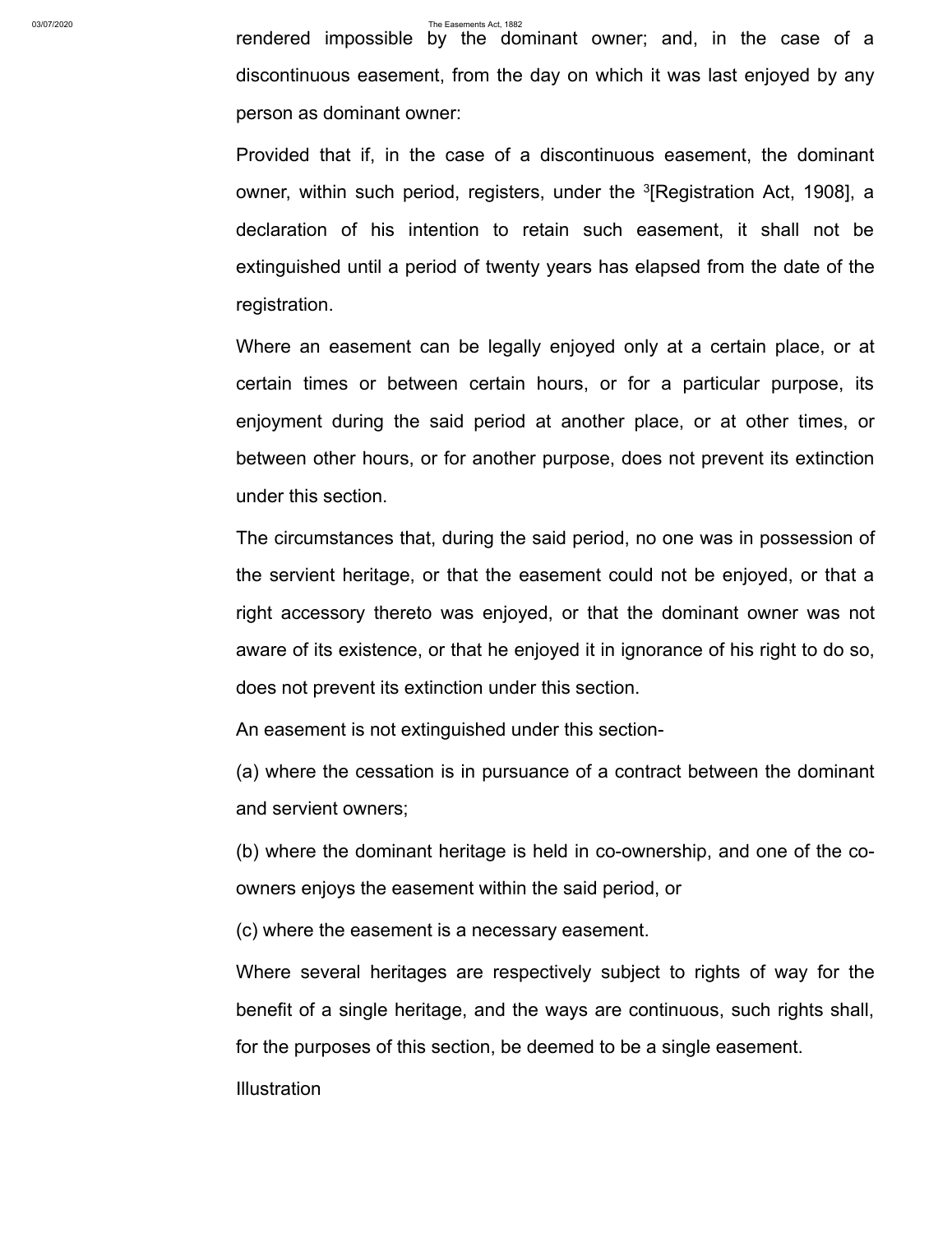**rights**

03/07/2020 The Easements Act, 1882

A has, as annexed to his house, rights of way from the high road thither over the heritages X and Z and the intervening heritage Y. Before the twenty years expire, A exercises his right of way over X. His rights of way over Y and Z are not extinguished.

**Extinction of accessory** 48. When an easement is extinguished, the rights (if any) accessory thereto are also extinguished.

**Illustration** 

A has an easement to draw water from B's well. As accessory thereto he has a right of way over B's land to and from the well. The easement to draw water is extinguished under section 47. The right of way is also extinguished.

**Suspension of easement** 49. An easement is suspended when the dominant owner becomes entitled to possession of the servient heritage for a limited interest therein, or when the servient owner becomes entitled to possession of the dominant heritage for a limited interest therein.

**Servient owner not entitled to require continuance** 50. The servient owner has no right to require that an easement be continued; and, notwithstanding the provisions of section 26, he is not entitled to compensation for damage caused to the servient heritage in consequence of the extinguishment or suspension of the easement, if the dominant owner has given to the servient owner such notice as will enable him, without unreasonable expenses, to protect the servient heritage from such damage.

**Compensation for damage caused by extinguishment** such extinguishment or suspension. Where such notice has not been given, the servient owner is entitled to compensation for damage caused to the servient heritage in consequence of

**suspension Illustration** 

**or**

A, in exercise of an easement, diverts to his canal the water of B's stream. The diversion continues for many years, and during that time the bed of the stream partly fills up. A then abandons his easement, and restores the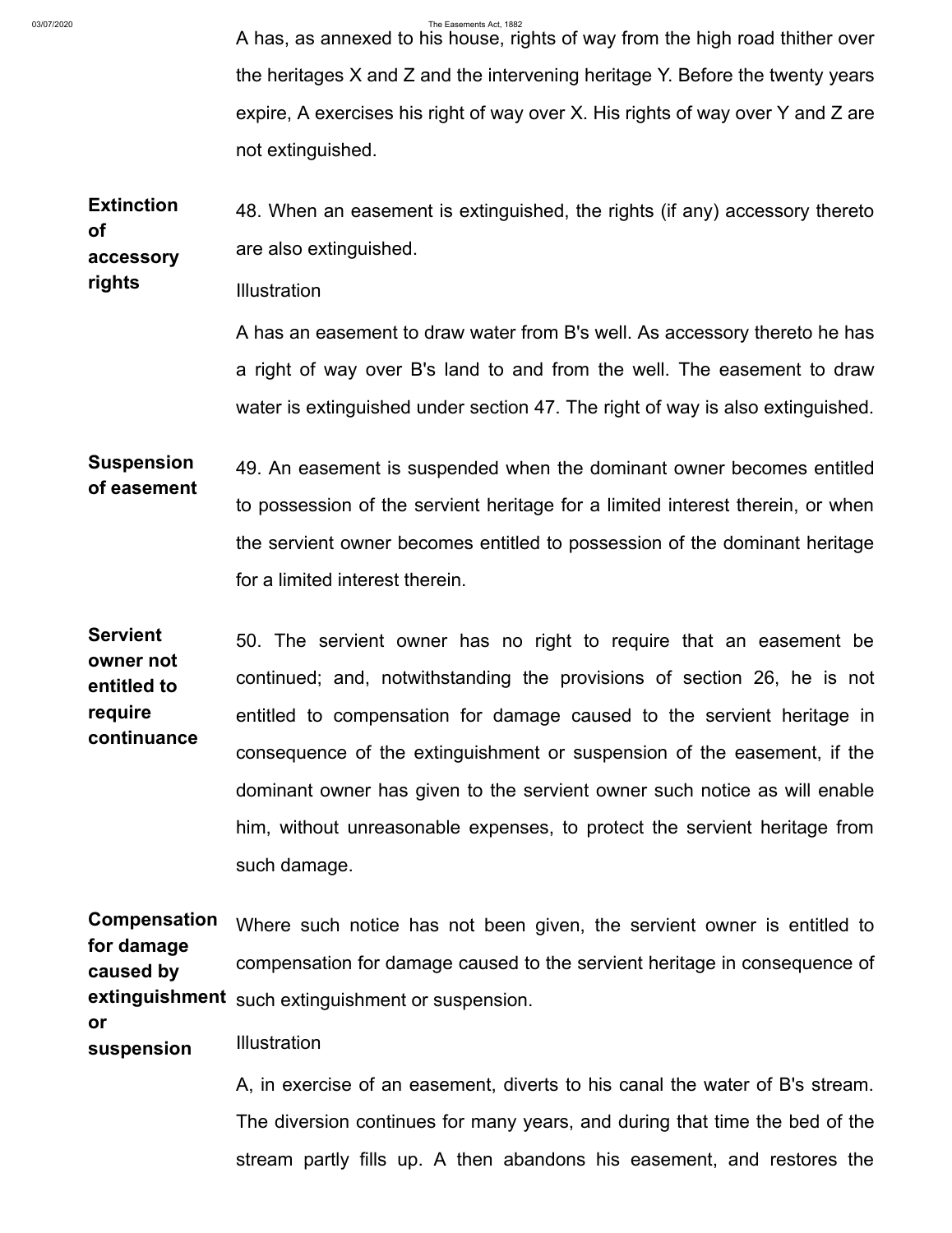stream to its ancient course. B's land is consequently flooded. B sues A for compensation for the damage caused by the flooding. It is proved that A gave B a month's notice of his intention to abandon the easement, and that such notice was sufficient to enable B, without unreasonable expense, to have prevented the damage. The suit must be dismissed.

**Revival of easements** 51. An easement extinguished under section 45 revives (a) when the destroyed heritage is, before twenty years have expired, restored by the deposit of alluvion; (b) when the destroyed heritage is a servient building and before twenty years have expired such building is rebuilt upon the same site; and (c) when the destroyed heritage is a dominant building and before twenty years have expired such building is rebuilt upon the same site and in such a manner as not to impose a greater burden on the servient heritage.

> An easement extinguished under section 46 revives when the grant or bequest by which the unity of ownership was produced is set aside by the decree of a competent Court. A necessary easement extinguished under the same section revives when the unity of ownership ceases from any other cause.

> A suspended easement revives if the cause of suspension is removed before the right is extinguished under section 47.

**Illustration** 

A, as the absolute owner of field Y, has a right of way thither over B's field Z. A obtains from B a lease of Z for twenty years. The easement is suspended so long as A remains lessee of Z. But when A assigns the lease to C, or surrenders it to B, the right of way revives.

# **CHAPTER VI LICENSES**

**"License" defined** 52. Where one person grants to another, or to a definite number of other persons, a right to do, or continue to do, in or upon the immoveable property of the grantor, something which would, in the absence of such right, be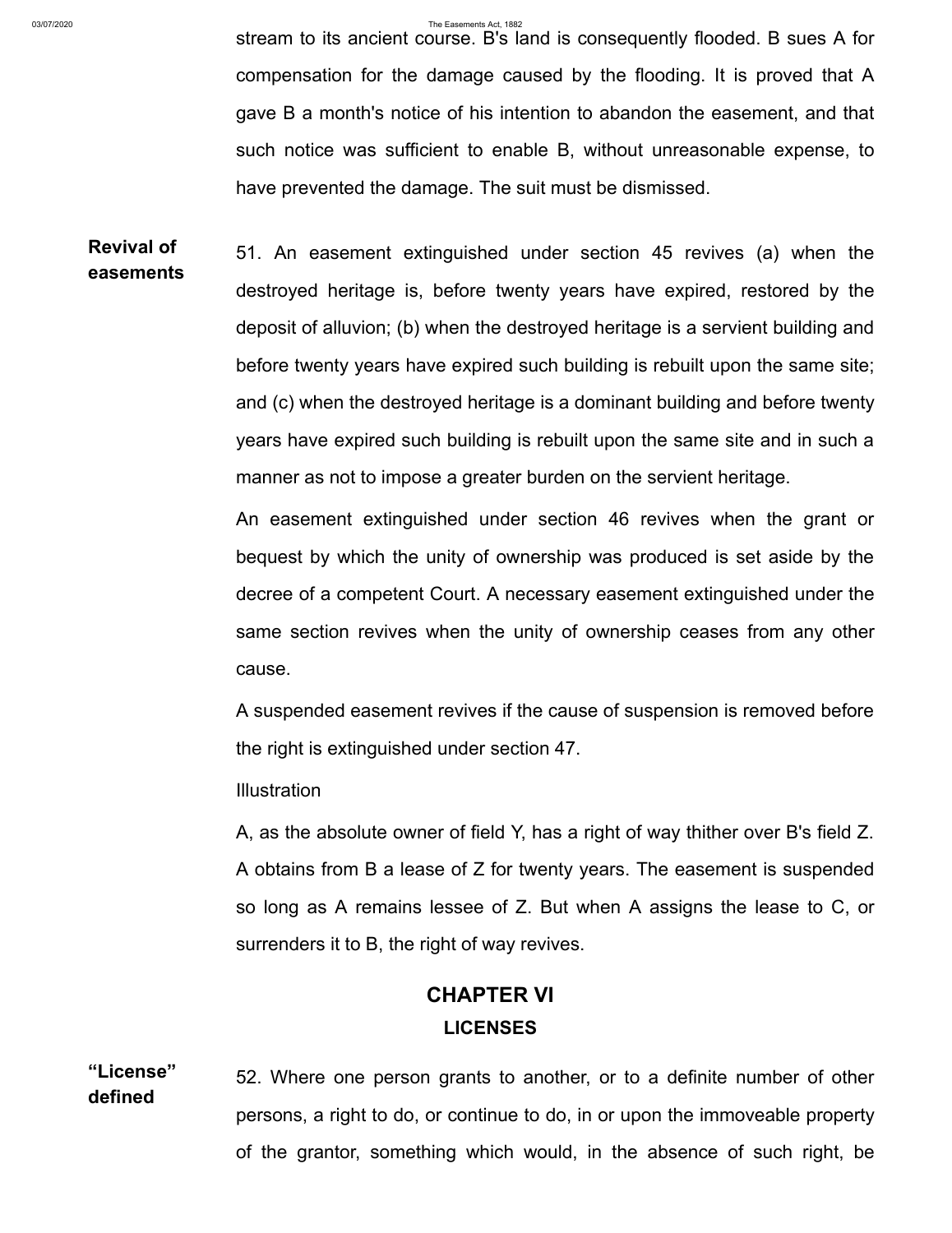unlawful, and such right does not amount to an easement or an interest in the property, the right is called a license.

**Who may grant license** 53. A license may be granted by any one in the circumstances and to the extent in and to which he may transfer his interests in the property affected by the license.

**Grant may be express or implied** 54. The grant of a license may be express or implied from the conduct of the grantor, and an agreement which purports to create an easement, but is ineffectual for that purpose, may operate to create a license.

**Accessory licenses annexed by law** 55. All licenses necessary for the enjoyment of any interest, or the exercise of any right, are implied in the constitution of such interest or right. Such licenses are called accessory licenses.

**Illustration** 

A sells the trees growing on his land to B. B is entitled to go on the land and take away the trees.

**License when transferable** 56. Unless a different intention is expressed or necessarily implied, a license to attend a place of public entertainment may be transferred by the licensee; but, save as aforesaid, a license cannot be transferred by the licensee or exercised by his servants or agents.

Illustrations

(a) A grants B a right to walk over A's field whenever he pleases. The right is not annexed to any immoveable property of B. The right cannot be transferred.

(b) The Government grant B a license to erect and use temporary grainsheds on Government land. In the absence of express provision to the contrary, B's servants may enter on the land for the purpose of erecting sheds, erect the same, deposit grain therein and remove grain therefrom.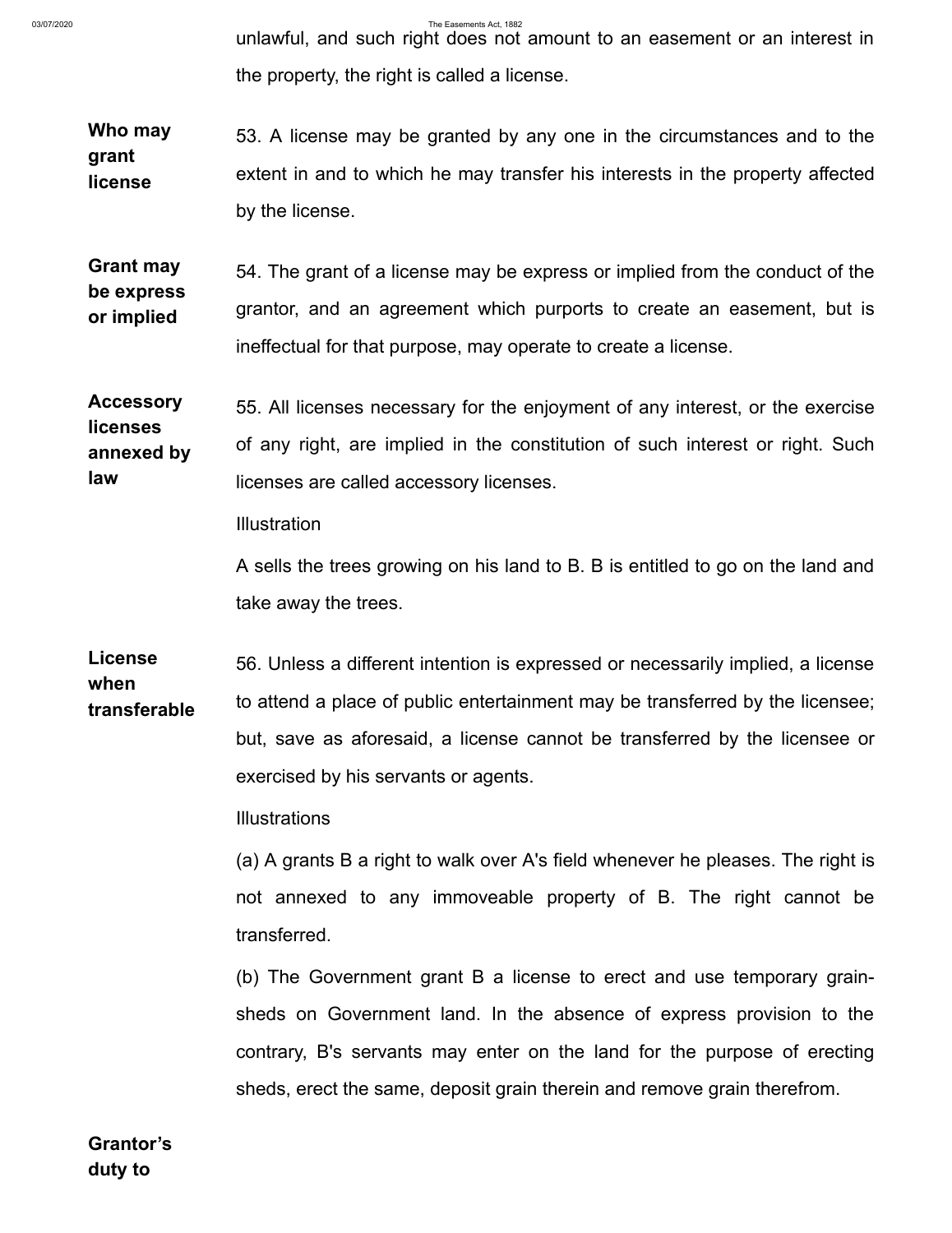| 03/07/2020 | disclose                                    | The Easements Act. 1882                                                         |
|------------|---------------------------------------------|---------------------------------------------------------------------------------|
|            | defects                                     | 57. The grantor of a license is bound to disclose to the licensee any defect in |
|            |                                             | the property affected by the license, likely to be dangerous to the person or   |
|            |                                             | property of the licensee, of which the grantor is, and the licensee is not,     |
|            |                                             | aware.                                                                          |
|            | Grantor's                                   | 58. The grantor of a license is bound not to do anything likely to render the   |
|            | duty not to<br>render                       | property affected by the license dangerous to the person or property of the     |
|            | property<br>unsafe                          | licensee.                                                                       |
|            | Grantor's                                   | 59. When the grantor of the license transfers the property affected thereby,    |
|            | transferee<br>not bound                     | the transferee is not as such bound by the license.                             |
|            | by license                                  |                                                                                 |
|            | <b>License</b><br>when                      | 60. A license may be revoked by the grantor, unless-                            |
|            | revocable                                   | (a) it is coupled with a transfer of property and such transfer is in force:    |
|            |                                             | (b) the licensee, acting upon the license, has executed a work of a             |
|            |                                             | permanent character and incurred expenses in the execution.                     |
|            | <b>Revocation</b>                           | 61. The revocation of a license may be express or implied.                      |
|            | express or<br>implied                       | Illustrations                                                                   |
|            |                                             | (a) A, the owner of a field, grants a license to B to use a path across it. A,  |
|            |                                             | with intent to revoke the license, locks a gate across the path. The license is |
|            |                                             | revoked.                                                                        |
|            |                                             | (b) A, the owner of a field, grants a license to B to stack hay on the field. A |
|            |                                             | lets or sells the field to C. The license is revoked.                           |
|            | <b>License</b><br>when<br>deemed<br>revoked | 62. A license is deemed to be revoked-                                          |
|            |                                             | (a) when, from a cause preceding the grant of it, the grantor ceases to have    |
|            |                                             | any interest in the property affected by the license:                           |
|            |                                             | (b) when the licensee releases it, expressly or impliedly to the grantor or his |
|            |                                             | representative:                                                                 |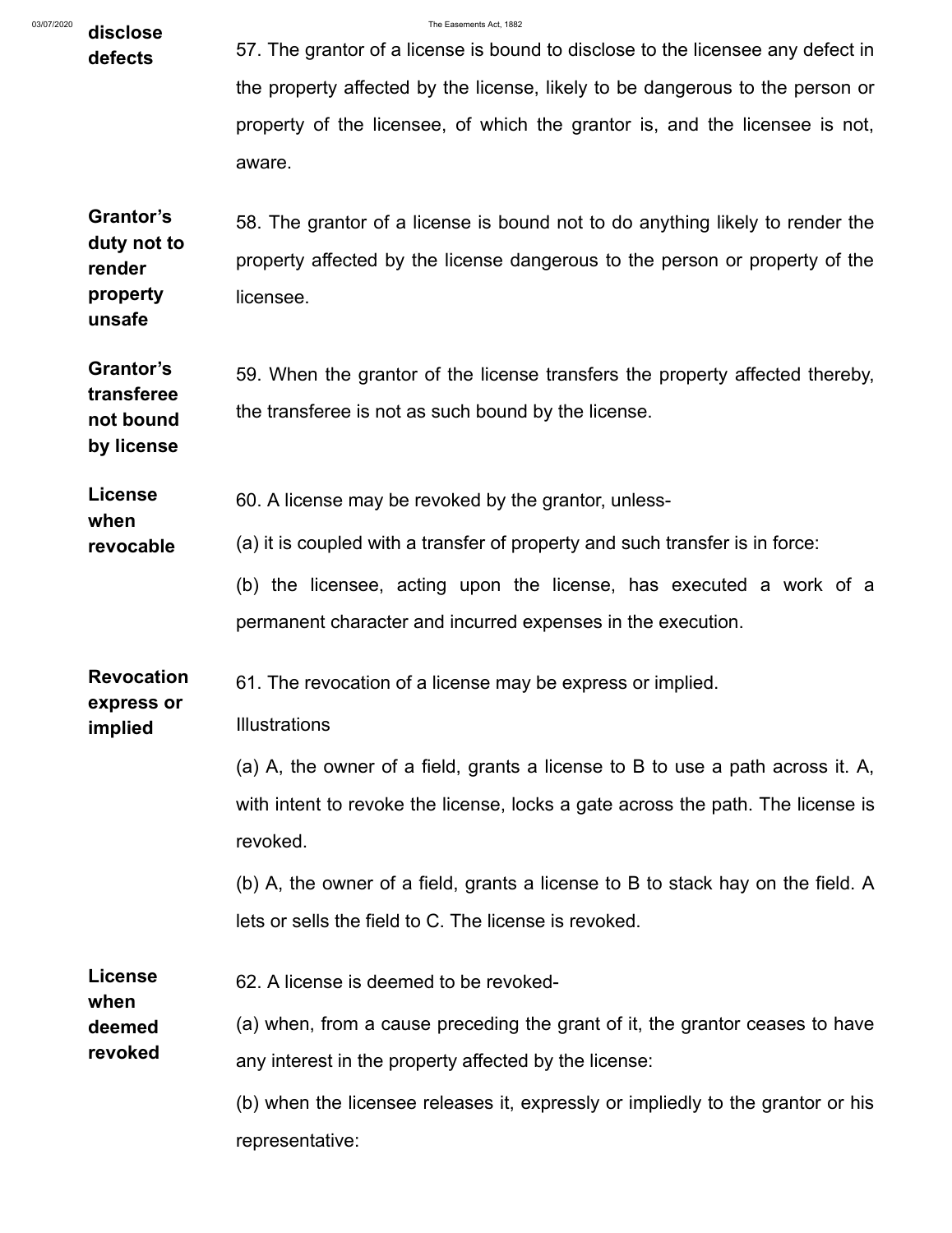(c) where it has been granted for a limited period, or acquired on condition that it shall become void on the performance or non-performance of a specified act, and the period expires or the condition is fulfilled:

(d) where the property affected by the license is destroyed or by superior force so permanently altered that the licensee can no longer exercise his right:

(e) where the licensee becomes entitled to the absolute ownership of the property affected by the license:

(f) where the license is granted for a specified purpose and the purpose is attained, or abandoned, or becomes impracticable:

(g) where the license is granted to the licensee as holding a particular office, employment or character, and such office, employment or character ceases to exist:

(h) where the license totally ceases to be used as such for an unbroken period of twenty years, and such cessation is not in pursuance of a contract between the grantor and the licensee:

(i) in the case of an accessory license, when the interest or right to which it is accessory ceases to exist.

**Licensee's rights on revocation** 63. Where a license is revoked, the licensee is entitled to a reasonable time to leave the property affected thereby and to remove any goods which he has been allowed to place on such property.

**Licensee's rights on eviction** 64. Where a license has been granted for a consideration, and the licensee, without any fault of his own, is evicted by the grantor before he has fully enjoyed, under the license, the right for which he contracted, he is entitled to recover compensation from the grantor.

<sup>&</sup>lt;sup>1</sup> Section 1A was added by section 3 and 2nd Schedule of the <u>[Bangladesh Laws \(Revision And Declaration\) Act, 1973](http://bdlaws.minlaw.gov.bd/act-430.html)</u> (Act No. VIII of 1973)